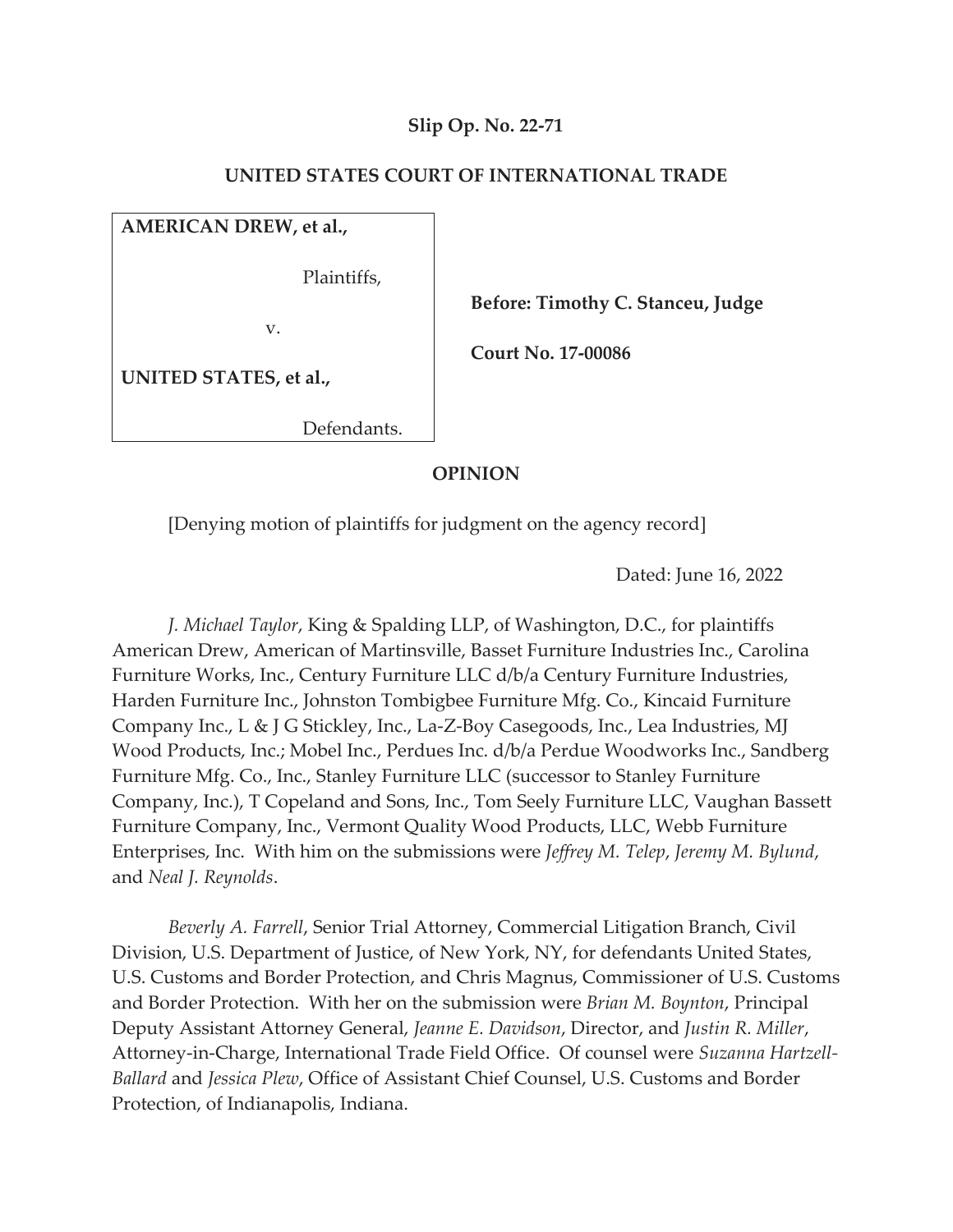Stanceu, Judge: Plaintiffs American Drew, American of Martinsville, Basset Furniture Industries Inc., Carolina Furniture Works, Inc., Century Furniture LLC d/b/a Century Furniture Industries, Harden Furniture Inc., Johnston Tombigbee Furniture Mfg. Co., Kincaid Furniture Company Inc., L & J G Stickley, Inc., La-Z-Boy Casegoods, Inc., Lea Industries, MJ Wood Products, Inc., Mobel Inc., Perdues Inc. d/b/a Perdue Woodworks Inc., Sandberg Furniture Mfg. Co., Inc., Stanley Furniture LLC, T Copeland and Sons, Inc., Tom Seely Furniture LLC, Vaughan Bassett Furniture Company, Inc., Vermont Quality Wood Products, LLC, and Webb Furniture Enterprises, Inc. are domestic producers of wooden bedroom furniture that qualified as "affected domestic producers" ("ADPs") entitled to receive certain cash distributions under the Continued Dumping and Subsidy Offset Act of 2000 (the "CDSOA" or "Byrd Amendment"), 19 U.S.C. § 1675c.1 Under the Byrd Amendment, ADPs received annual distributions resulting from the government's collection of duties assessed and collected upon imported merchandise under antidumping duty ("AD") and countervailing duty ("CVD") orders.

<sup>&</sup>lt;sup>1</sup> All citations to the United States Code are to the 2012 edition unless otherwise noted, except for citations to the Continued Dumping and Subsidy Offset Act of 2000 ("CDSOA"), which are citations to 19 U.S.C. § 1675c as in effect prior to repeal. All citations to the Code of Federal Regulations are to the 2014 edition unless otherwise noted.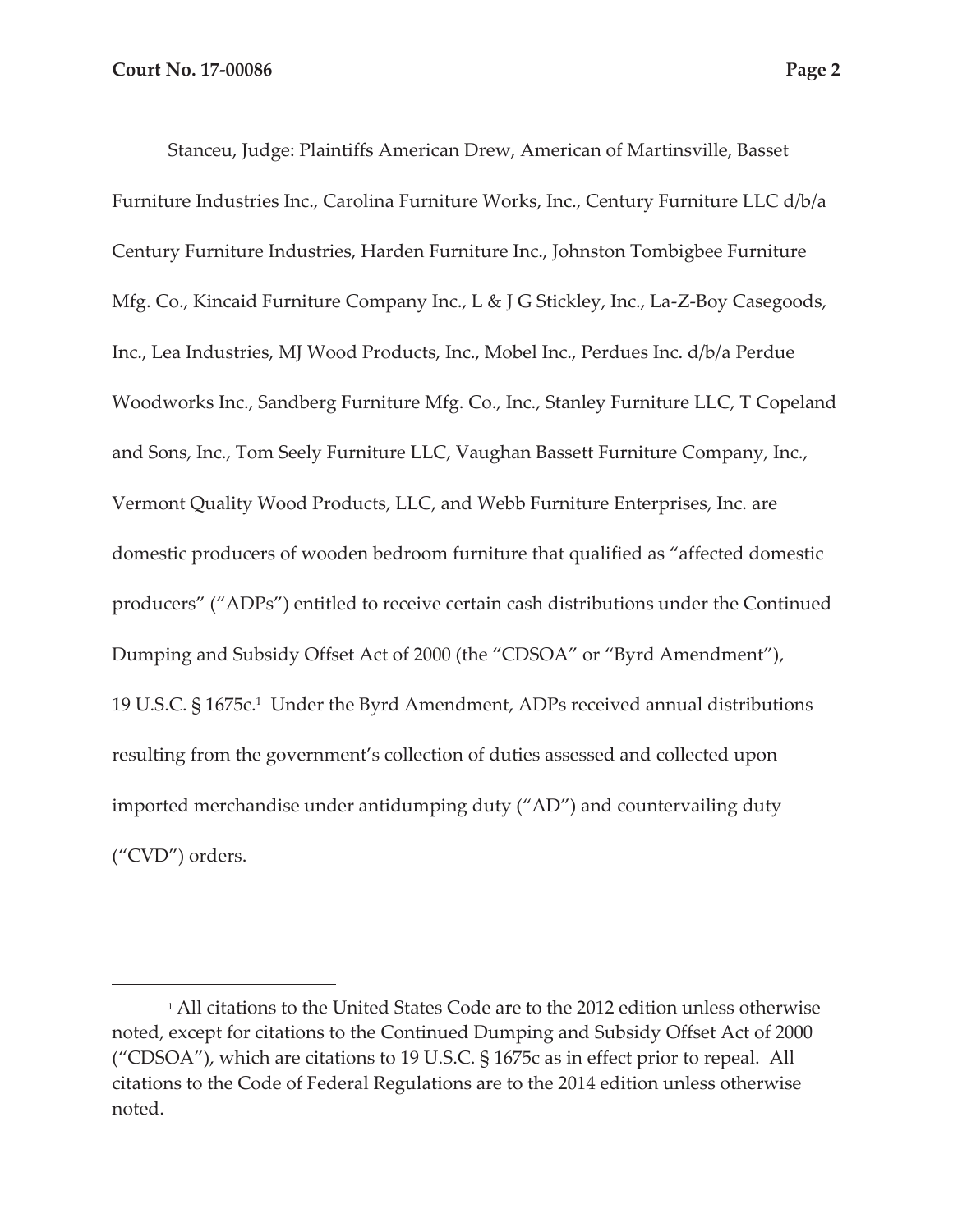In this litigation, plaintiffs claim that the U.S. Customs Service, now U.S.

Customs and Border Protection ("Customs" or "CBP"), unlawfully failed to include in their distributions interest assessed after liquidation ("delinquency interest") that pertained to collected antidumping or countervailing duties.

Before the court is plaintiffs' motion for judgment on the agency record under USCIT Rule 56.1, in which they argue that CBP's refusal to include the delinquency interest in their distributions was contrary to the Byrd Amendment and seek judgments for payment of the interest they claim they should have received. Because plaintiffs have not demonstrated their entitlement to these judgments, the court denies their motion.

#### **I. BACKGROUND**

Background on this litigation is presented in this court's prior Opinion and Order granting defendants' motion to dismiss in part and denying it in part. *See American Drew v. United States*, 44 CIT \_\_, \_\_, 450 F. Supp. 3d 1378, 1380–82 (2020) ("*American Drew I*").

Plaintiffs commenced this action on April 18, 2017. Summons, ECF No. 1; Compl., ECF No. 5.

Defendants filed their motion to dismiss on September 12, 2018. Defs.' Mot. to Dismiss, ECF No. 19.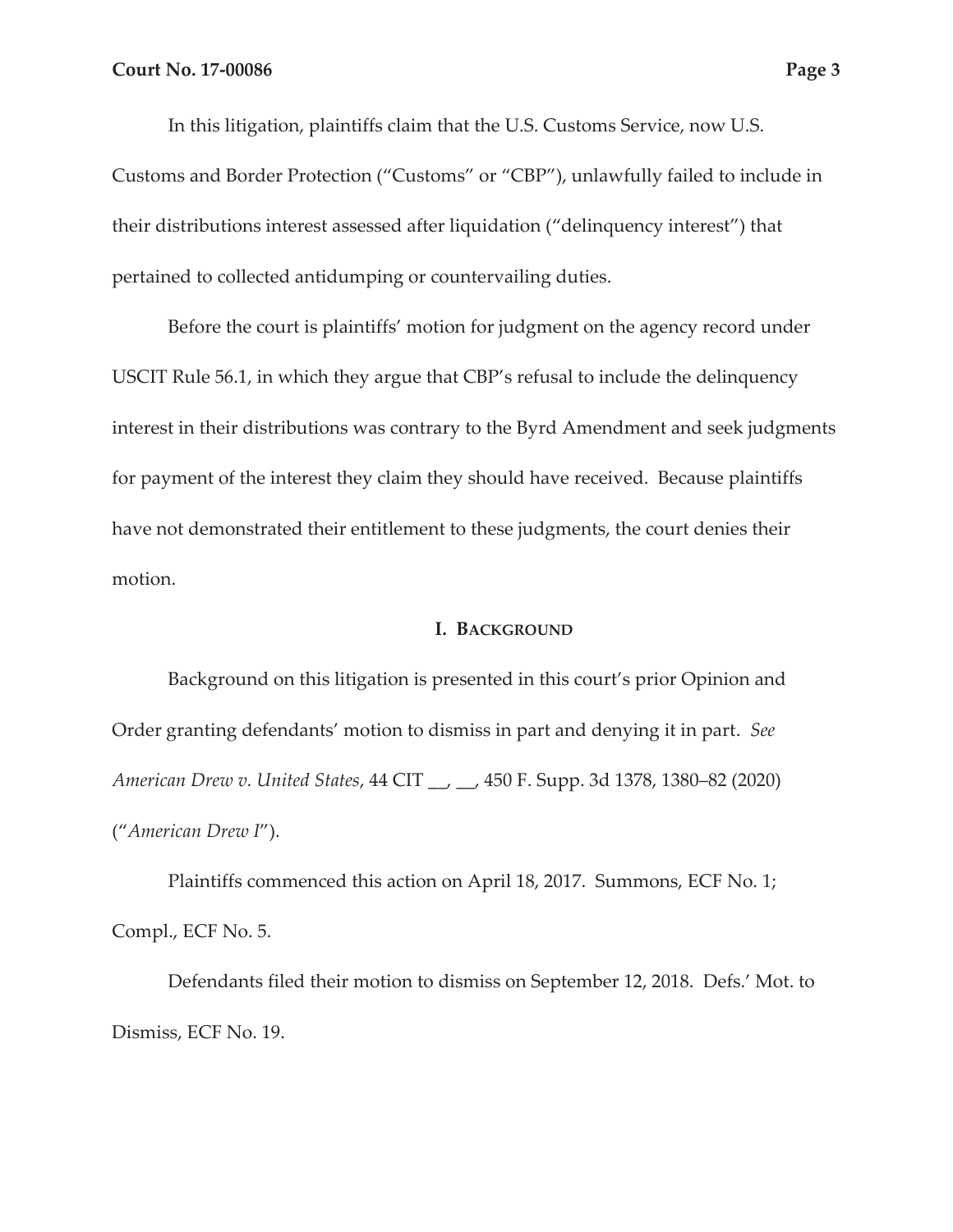On June 1, 2020, this court issued its Opinion and Order finding that plaintiffs' claims seeking Section 1505(d) interest on any CDSOA distributions received prior to April 18, 2015, were untimely according to the two-year statute of limitations of 28 U.S.C. § 2636(i). *American Drew I*, 44 CIT at \_\_, 450 F. Supp. at 1390.2

On May 24, 2021, all plaintiffs joined in a motion for judgment on the agency record and accompanying brief. Pls.' Mot. for J. on the Agency R. and for Recons., ECF No. 81 ("Pls.' Br."). On August 9, 2021, the government filed responses to plaintiffs' motion. Defs.' Resp. to Pls.' Mot. for J. on the Agency R. and for Recons., ECF No. 88. On October 8, 2021, plaintiffs filed their reply. Reply in Supp. of Pls.' Rule 56.1 Mot. for J. on the Admin. R. and for Recons., ECF No. 92.

Plaintiffs filed a consent motion for oral argument on October 15, 2021. Pls.' Consent Mot. for Oral Arg., ECF No. 93.

### **II. DISCUSSION**

## **A. Subject Matter Jurisdiction and Standard of Review**

The court exercises subject matter jurisdiction according to section 201 of the Customs Courts Act of 1980, 28 U.S.C. § 1581(i). Subparagraph (1)(B) of § 1581(i) grants this court jurisdiction of any civil action "that arises out of any law of the United States

<sup>2</sup> Plaintiffs' motion to reconsider the court's ruling in *American Drew v. United States*, 44 CIT \_\_, 450 F. Supp. 3d 1378 (2020) was denied in a prior Opinion and Order issued by the court. *American Drew v. United States*, 46 CIT \_\_, Slip Op. No. 22-61 (June 8, 2022).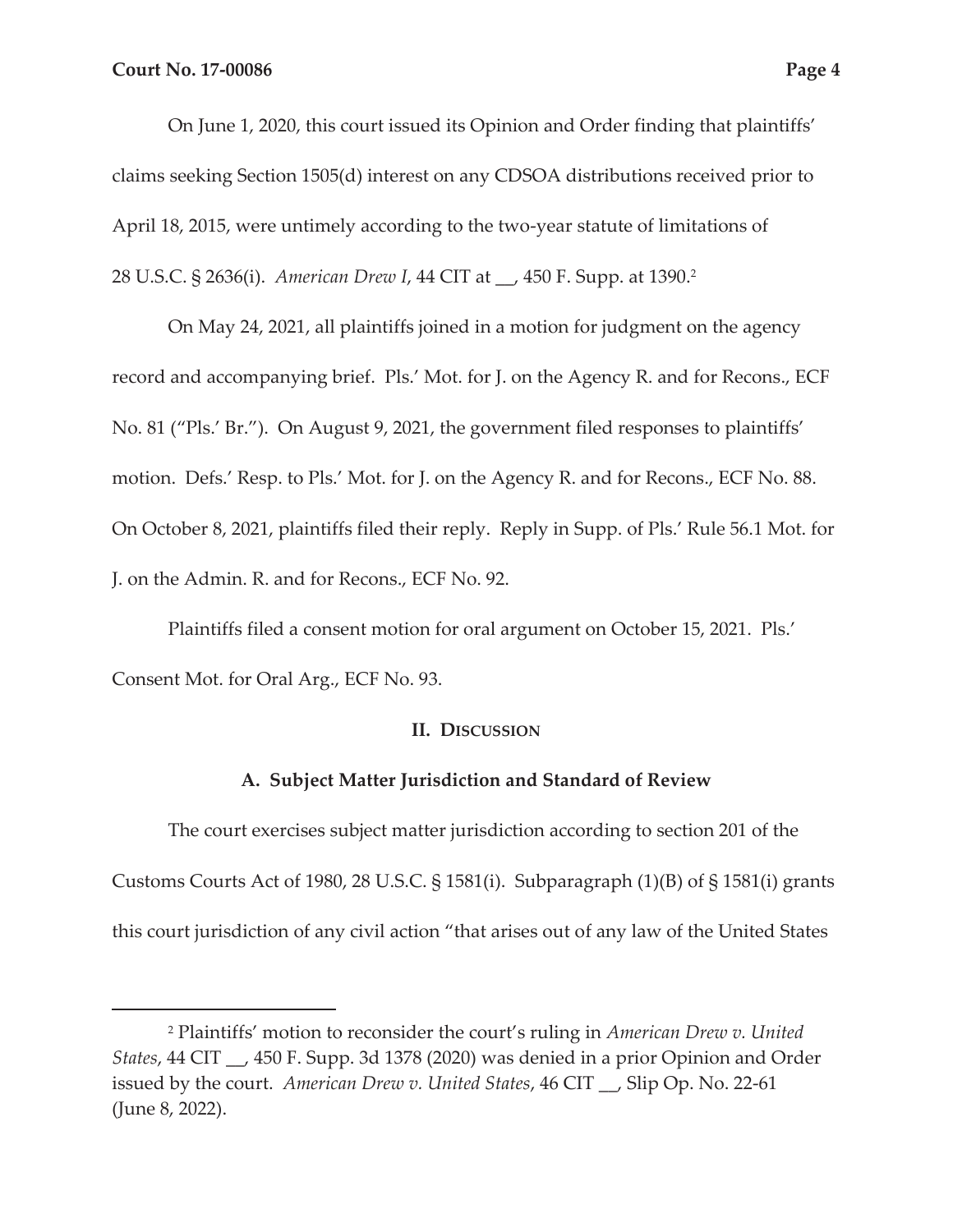providing for . . . tariffs, duties, fees, or other taxes on the importation of merchandise for reasons other than the raising of revenue," and subparagraph  $(1)(D)$  of  $\S 1581(i)$ provides this court jurisdiction of any civil action "that arises out of any law of the United States providing for . . . administration and enforcement with respect to the matters referred to in subparagraphs  $(A)$  through  $(C)$  of this paragraph  $\dots$ "

As directed by 28 U.S.C. § 2640(e), the court "shall review the matter as provided in section 706 of title 5." The latter provision, of the Administrative Procedure Act, directs the court, *inter alia*, to "hold unlawful and set aside agency action, findings, and conclusions found to be— . . . arbitrary, capricious, an abuse of discretion, or otherwise not in accordance with law." 5 U.S.C. § 706(2)(A).

### **B. "Continued Dumping and Subsidy Offsets" under the Byrd Amendment**

The CDSOA, 19 U.S.C. § 1675c, enacted in October 2000 and repealed in February 2006,3 amended the Tariff Act of 1930 ("Tariff Act") to direct Customs to distribute funds from assessed antidumping and countervailing duties to ADPs on a federal fiscal year basis, as compensation for certain qualifying expenditures. 19 U.S.C. § 1675c(a). The CDSOA defined an "affected domestic producer" generally as a "manufacturer,

<sup>3</sup> Under the terms of the 2006 legislation repealing the CDSOA, Customs is to distribute antidumping and countervailing duties assessed on entries made before October 1, 2007, subject to certain limitations imposed in 2010. *See* Deficit Reduction Act of 2005, Pub. L. No. 109-171, 120 Stat. 4, 154 (2006), *amended by* Claims Resolution Act of 2010, Pub. L. No. 111-291, 124 Stat. 3064, 3163, *amended by* Tax Relief, Unemployment Insurance Reauthorization & Job Creation Act of 2010, Pub. L. No. 111-312, 124 Stat. 3296, 3308 (current version at 19 U.S.C. § 1675c note).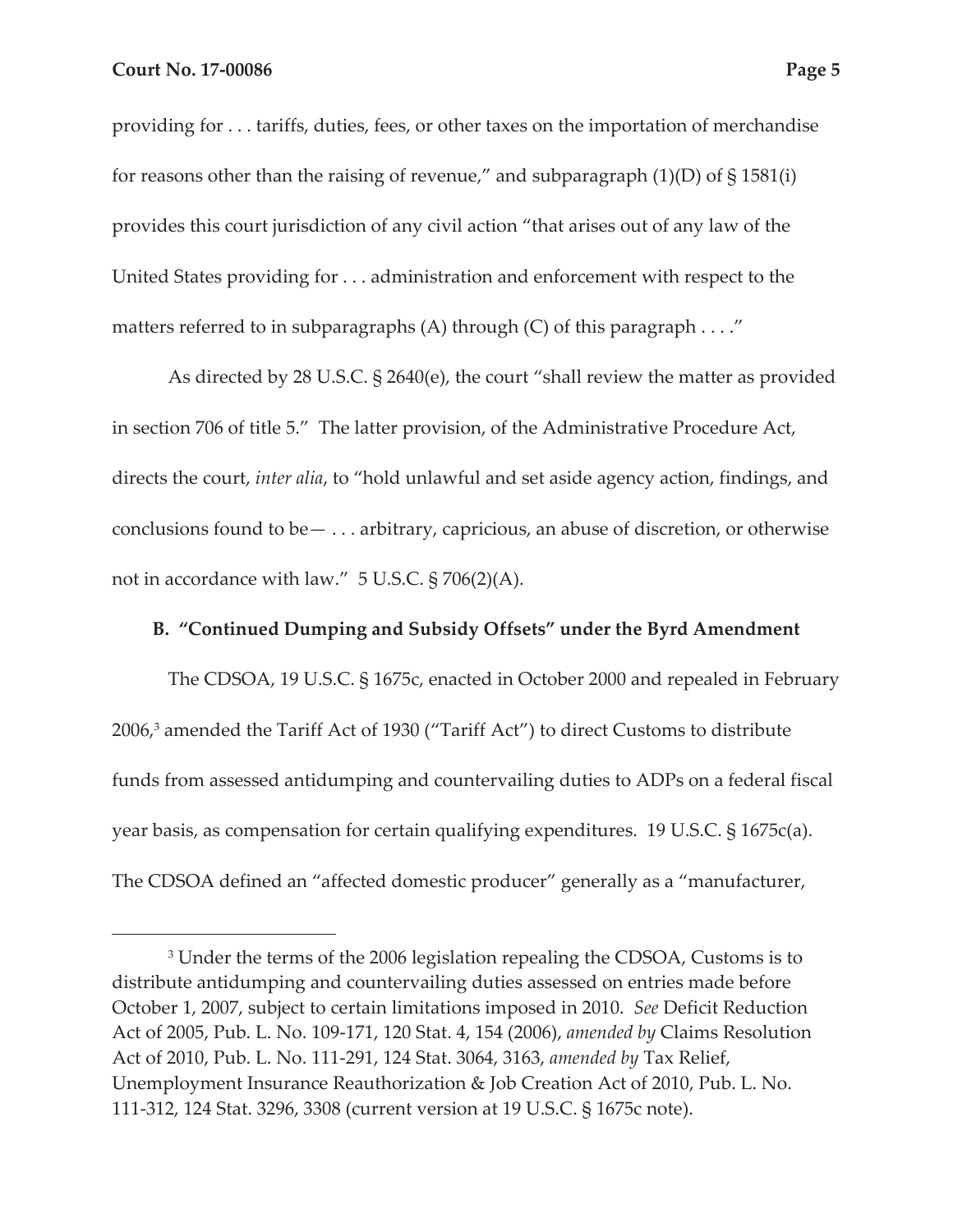producer, farmer, rancher, or worker representative" that was a "petitioner or interested party in support of the petition with respect to which an antidumping duty . . . or a countervailing duty order has been entered" and that "remains in operation." *Id*. § 1675c(b)(1). The annual distribution an ADP received was identified in the CDSOA "as the 'continued dumping and subsidy offset.'" *Id*. § 1675c(a).

Under the CDSOA, domestic parties who qualified as petitioners or parties in support of an antidumping duty or countervailing duty petition were identified initially by the U.S. International Trade Commission, which then provided a list of these parties to Customs. *Id.* § 1675c(d)(1). Customs was required to publish annually a notice of intent to distribute CDSOA funds for the relevant fiscal year that included the current list and invited submissions of certifications of eligibility, each of which was required to include, *inter alia*, a certification of qualifying expenditures. *Id.* § 1675c(d)(2). The CDSOA prescribed a detailed procedure by which Customs was to retain antidumping and countervailing duties and distribute them annually to ADPs. Customs was directed to establish a "special account" in the U.S. Treasury for each then-existing and future AD or CVD order, into which it was to deposit all antidumping and countervailing duties "assessed" under such order, after the effective date of the CDSOA. *Id.* § 1675c(e). Customs was directed to distribute to ADPs, each federal fiscal year on a pro-rata basis, the "funds" from the assessed duties for the respective AD or CVD order that were "received in the preceding fiscal year," based on each ADP's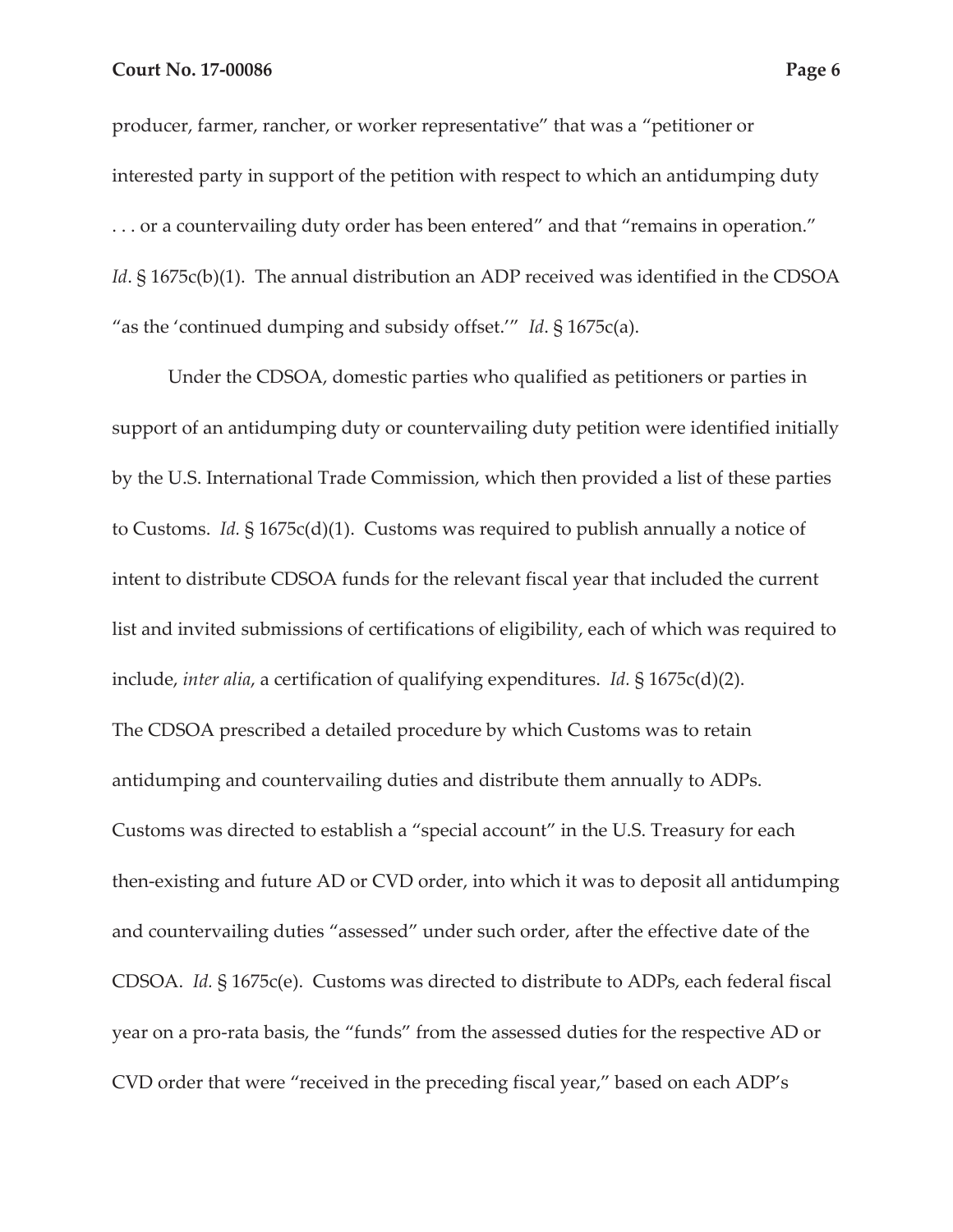certification of "new and remaining qualifying expenditures." *Id*. § 1675c(d)(3). Distributions were required to occur within 60 days following the first day of the fiscal year. *See id*. § 1675c(c).

### **C. Implementation of the CDSOA by Customs**

Following notice and comment on a proposed rule, Customs promulgated a final rule to prescribe "administrative procedures, including the time and manner, under which antidumping and countervailing duties assessed on imported products would be distributed to affected domestic producers as an offset for certain qualifying expenditures." *Distribution of Continued Dumping and Subsidy Offset to Affected Domestic Producers*, 66 Fed. Reg. 48,546, 48,546 (Customs Serv. Sept. 21, 2001) (codified at 19 C.F.R. §§ 159.61–159.64, 178.2 (2002))*; see* 19 U.S.C. § 1675c(c) ("the Commissioner [of Customs] shall prescribe procedures for distribution of the continued dumping or subsidies offset required by this section."), (e)(3) ("Consistent with the requirements of subsections (c) and (d), the Commissioner [of Customs] shall by regulation prescribe the time and manner in which distribution of the funds in a special account shall be made.").

In promulgating its regulations, Customs made several interpretations of the CDSOA. One example concerned the interpretation of the word "assessed" as it is used throughout the CDSOA to modify the word "duties." The CDSOA refers to "duties assessed" pursuant to a countervailing or antidumping duty order, *id*. § 1675c(a), and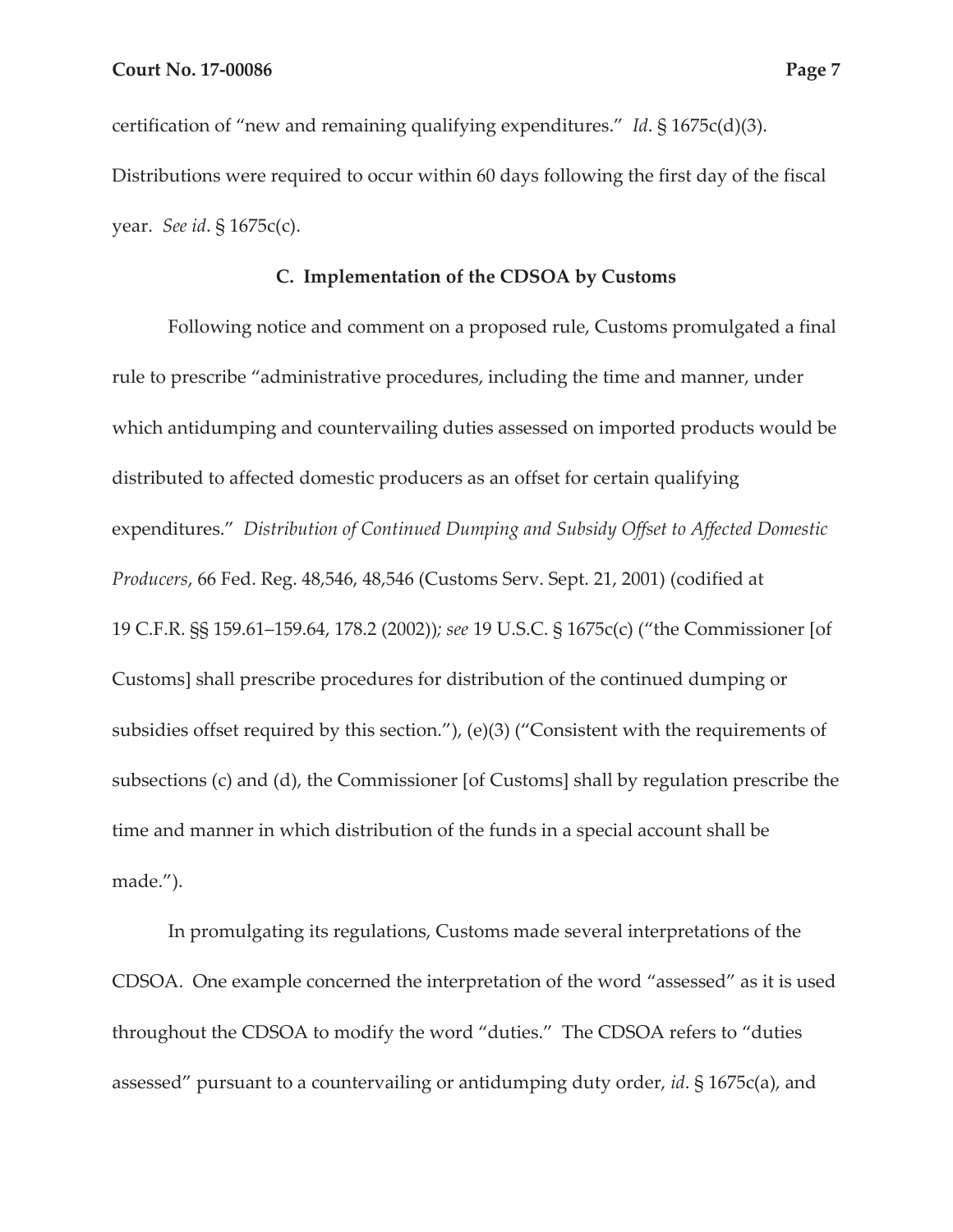imposes the parallel requirements to deposit into the special accounts all "duties . . . that are assessed" under such an order, *id*. § 1675c(e)(2), and to distribute annually to ADPs "all funds . . . from assessed duties," *id*. § 1675c(d)(3). Customs interpreted these references to mean antidumping and countervailing duties that are "assessed" at liquidation and collected by Customs, both as estimated duties deposited with Customs upon or soon after entry, and as payments of any additional amounts owing following liquidation of that entry. *See* 19 C.F.R. § 159.64. The interpretation of the word "assessed " to refer to duties assessed at liquidation, and collected by Customs both before and after liquidation, is not challenged in this litigation.<sup>4</sup>

Also unchallenged in this litigation is a decision by Customs to establish "Clearing Accounts," a procedural measure not mentioned in the CDSOA, which directs the creation of only the Special Accounts. Customs designated the Clearing Accounts for the deposit of estimated antidumping and countervailing duties, *id*. § 159.64(a)(2), reserving the Special Accounts for the transfer from the Clearing Accounts of antidumping duties and countervailing duties "when an entry upon which

<sup>4</sup> The court does not suggest or imply that the agency's interpretation of "assessed" to mean "assessed and collected" is unreasonable. The contrary interpretation would result in deposits from the U.S. Treasury into the Special Accounts of amounts not collected, or not yet collected, from importers. Moreover, the statute, in a provision on the termination of a Special Account, refers to the time that "all entries relating to the order or finding are liquidated and duties assessed *collected*." 19 U.S.C.  $\S 1675c(e)(4)(B)$  (emphasis added).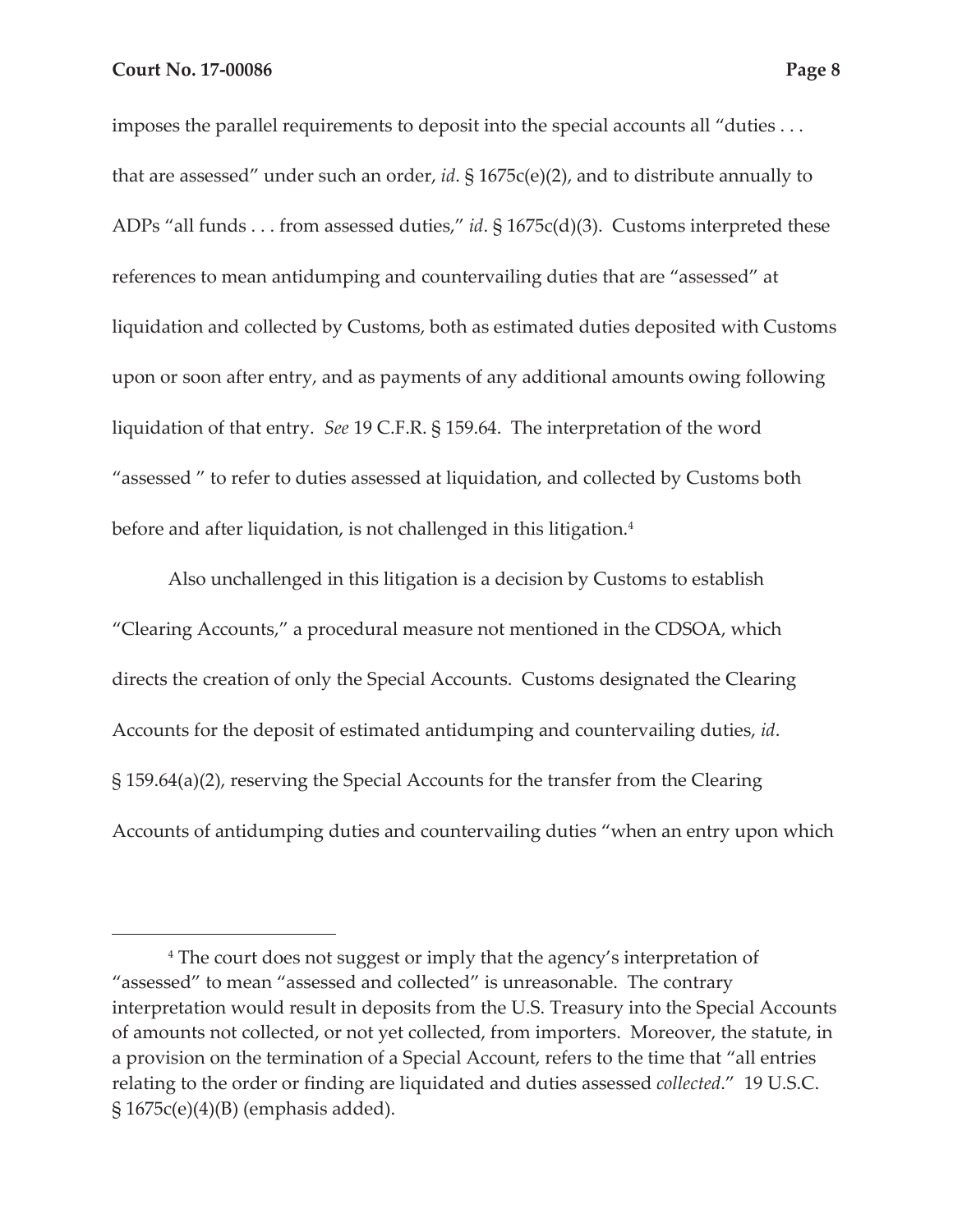antidumping or countervailing duties are owed is properly liquidated pursuant to an order, finding or receipt of liquidation instructions," *id*. § 159.64(b)(1)(ii).

The dispute in this case arose instead from the interpretation that Customs, upon promulgating its implementing regulations, gave to a provision of the CDSOA—the "Deposits into Accounts" provision—with respect to the treatment of interest earned by the government on antidumping and countervailing duties. As discussed in further detail below, Customs interpreted this provision as requiring it to deposit into the Special Accounts the interest the government earned on underpaid deposits of estimated antidumping and countervailing duties that was assessed at liquidation and later collected. Customs did not place into the Special Accounts any interest the government earned that was assessed and collected after liquidation of the entries. The issue presented in this litigation is whether that interpretation was a permissible one. As discussed below, the court concludes that it was.

# **D. The Interpretation of the "Deposits into Accounts" Provision of the CDSOA Adopted by Section 159.64(e) of the Customs Regulations**

The Byrd Amendment provision directly at issue in this litigation reads as

follows:

DEPOSITS INTO ACCOUNTS.—The Commissioner shall deposit into the special accounts, all antidumping or countervailing duties (including *interest earned on* such duties) that are assessed after the effective date of this section under the antidumping order or finding or the countervailing duty order with respect to which the account was established.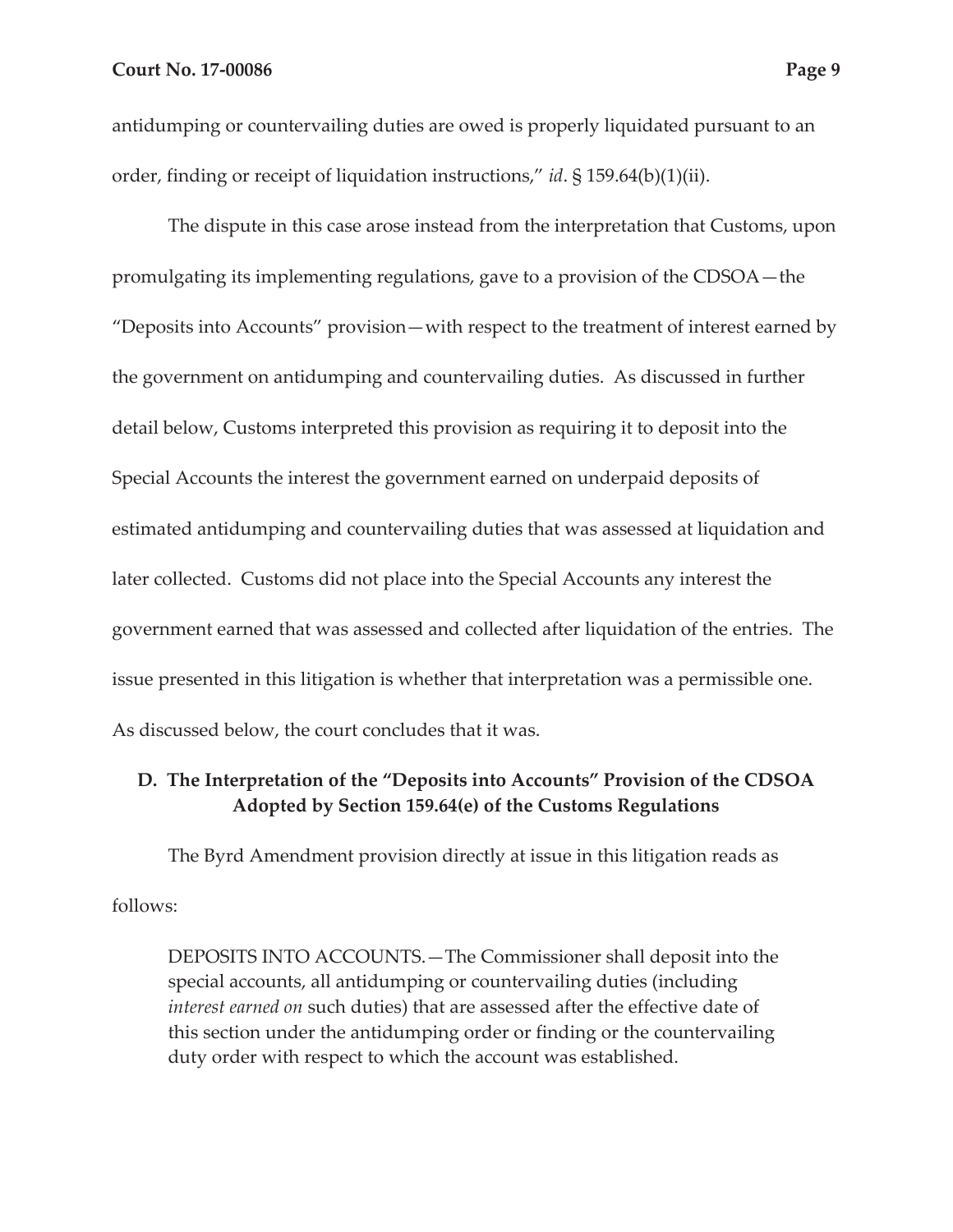19 U.S.C. § 1675c(e)(2) (emphasis added). In promulgating and administering its implementing regulations, Customs interpreted the term "including interest earned on such duties" to mean that it would deposit into the Special Accounts the interest on underpayments of antidumping and countervailing duties that the government earns up until the time of liquidation of the entry, and determines as a fixed amount upon liquidation, but not any "delinquency" interest it earns on the entry thereafter.<sup>5</sup> The implementing regulations expressed this decision as follows:

*Interest on Special Accounts and Clearing Accounts*. In accordance with Federal appropriations law, and Treasury guidelines on Special Accounts, funds in such accounts are not interest-bearing unless specified by Congress. Likewise, funds being held in Clearing Accounts are not interest-bearing unless specified by Congress. Therefore, no interest will accrue in these accounts. However, statutory interest charged on antidumping and countervailing duties at liquidation will be transferred to the Special Account, when collected from the importer.

19 C.F.R. § 159.64(e). The narrow question presented by this litigation is whether the

phrase "including interest earned on such duties" as used in the Deposits into Accounts

<sup>5</sup> Prior to 2016, Customs deposited interest assessed at liquidation on underpaid deposits of antidumping and countervailing duties, but not interest accruing after liquidation, into the special accounts for distributions made to affected domestic producers under the CDSOA. Defs.' Mot. to Dismiss 3–5 (Sept. 12, 2018), ECF No. 19. In 2016, Congress required specified types of interest paid on a bond or by a surety, including interest accruing after liquidation, to be included in CDSOA distributions. Congress did not address the question of interest other than interest paid on a bond or by a surety, nor did it make the provision retroactive. *See* Trade Facilitation and Trade Enforcement Act of 2015, Pub. L. No. 114-125, 130 Stat. 122, 187–88 (2016) ("TFTEA"). All CDSOA distributions at issue in this Opinion and Order occurred prior to the 2016 enactment of TFTEA.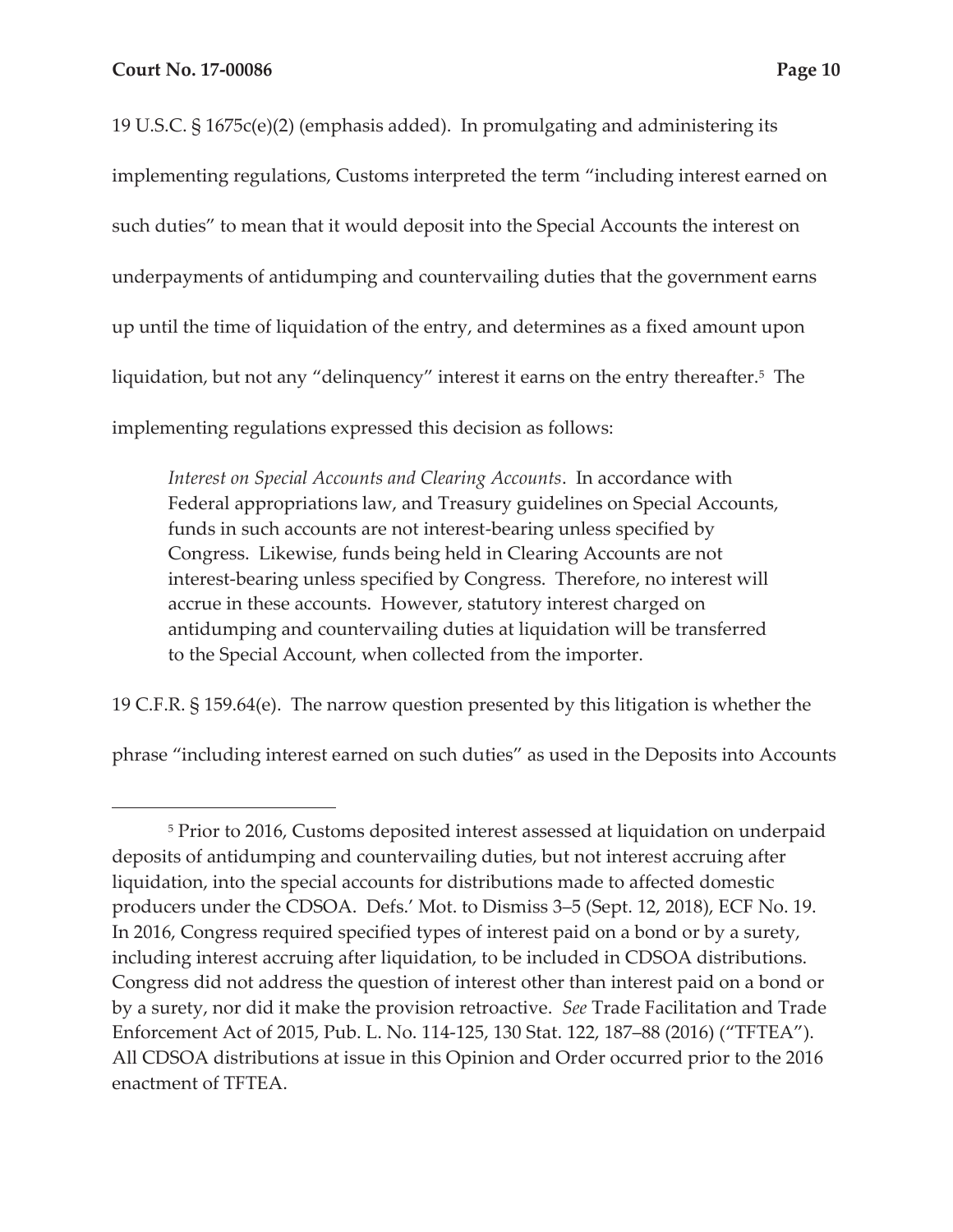provision, 19 U.S.C. § 1675c(e)(2), is permissibly interpreted to allow Customs to deposit into the Special Accounts only "interest charged on antidumping and countervailing duties *at liquidation*," 19 C.F.R. § 159.64(e) (emphasis added).6

# **E. Judicial Review of Statutory Interpretations by Agencies to Which Congress Delegated Rulemaking Authority**

When a government agency promulgates a rule interpreting a provision within a statutory scheme the agency is entrusted by Congress to administer, the court proceeds according to the Supreme Court's analysis in *Chevron, U.S.A., Inc. v. Natural Resources Defense Council, Inc.*, 467 U.S. 837, 843–46 (1984) ("*Chevron*"). As *Chevron* instructed, "[f]irst, always, is the question whether Congress has directly spoken to the precise question at issue. If the intent of Congress is clear, that is the end of the matter; for the court, as well as the agency, must give effect to the unambiguously expressed intent of Congress." *Id*. at 842–43 (footnote omitted). "If a court, employing traditional tools of statutory construction, ascertains that Congress had an intention on the precise question at issue, that intention is the law and must be given effect." *Id*. at 843 n.9. For a *Chevron*  "step one" analysis, "traditional tools of statutory construction," *id*., include the examination of the statutory text and structure and the legislative history. *See, e.g., Aqua* 

<sup>6</sup> The decision by the U.S. Customs Service that the Special Accounts and Clearing Accounts would not bear interest, which Customs combined in 19 C.F.R. § 159.64(e) with its decision on the interest it would deposit on assessed duties, is not contested in this litigation.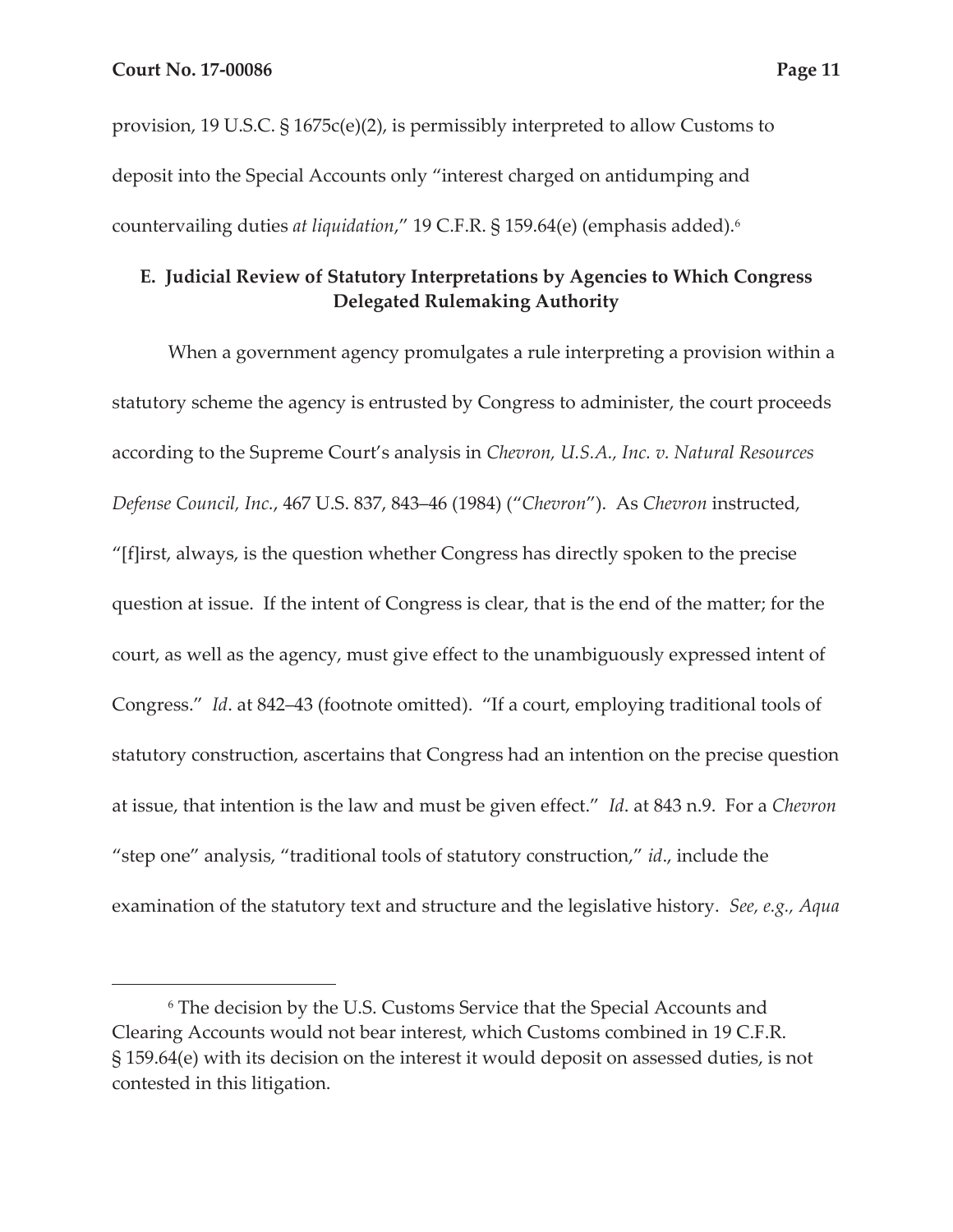*Prods., Inc. v. Matal*, 872 F.3d 1290, 1303, 1312–14 (Fed. Cir. 2017) (en banc); *Gazelle v. Shulkin*, 868 F.3d 1006, 1010 (Fed. Cir. 2017), *cert. denied*, 138 S.Ct. 690 (2018) ("We may find Congress has expressed unambiguous intent by examining the statute's text, structure, and legislative history, and apply the relevant canons of interpretation.") (internal quotations and citations omitted); *Kyocera Solar, Inc. v. U.S. Int'l Trade Comm'n*, 844 F.3d 1334, 1338 (Fed. Cir. 2016). If the intent of Congress is not clear, the court, under "step two" of a *Chevron* analysis, must accept the agency's interpretation of the statute if it is reasonable and "may not substitute its own construction of a statutory provision for a reasonable interpretation made by the administrator of an agency." *Chevron*, 467 U.S. at 844 (footnote omitted).

# **F. CDSOA Provisions Addressing Interest "Earned on" Assessed AD and CVD Duties and "Funds" from Such Assessed Duties**

The court begins with the text of the provision directly at issue. *See Consumer Prod. Safety Comm'n v. GTE Sylvania, Inc.*, 447 U.S. 102, 108 (1980) ("We begin with the familiar canon of statutory construction that the starting point for interpreting a statute is the language of the statute itself. Absent a clearly expressed legislative intention to the contrary, that language must ordinarily be regarded as conclusive*.*"). In the Deposits into Accounts provision, Congress directed Customs to deposit into the Special Accounts "all antidumping or countervailing duties (including *interest earned on* such duties) that are assessed" under an AD or CVD order. 19 U.S.C. § 1675c(e)(2) (emphasis added). In speaking broadly of interest "earned on" these duties, the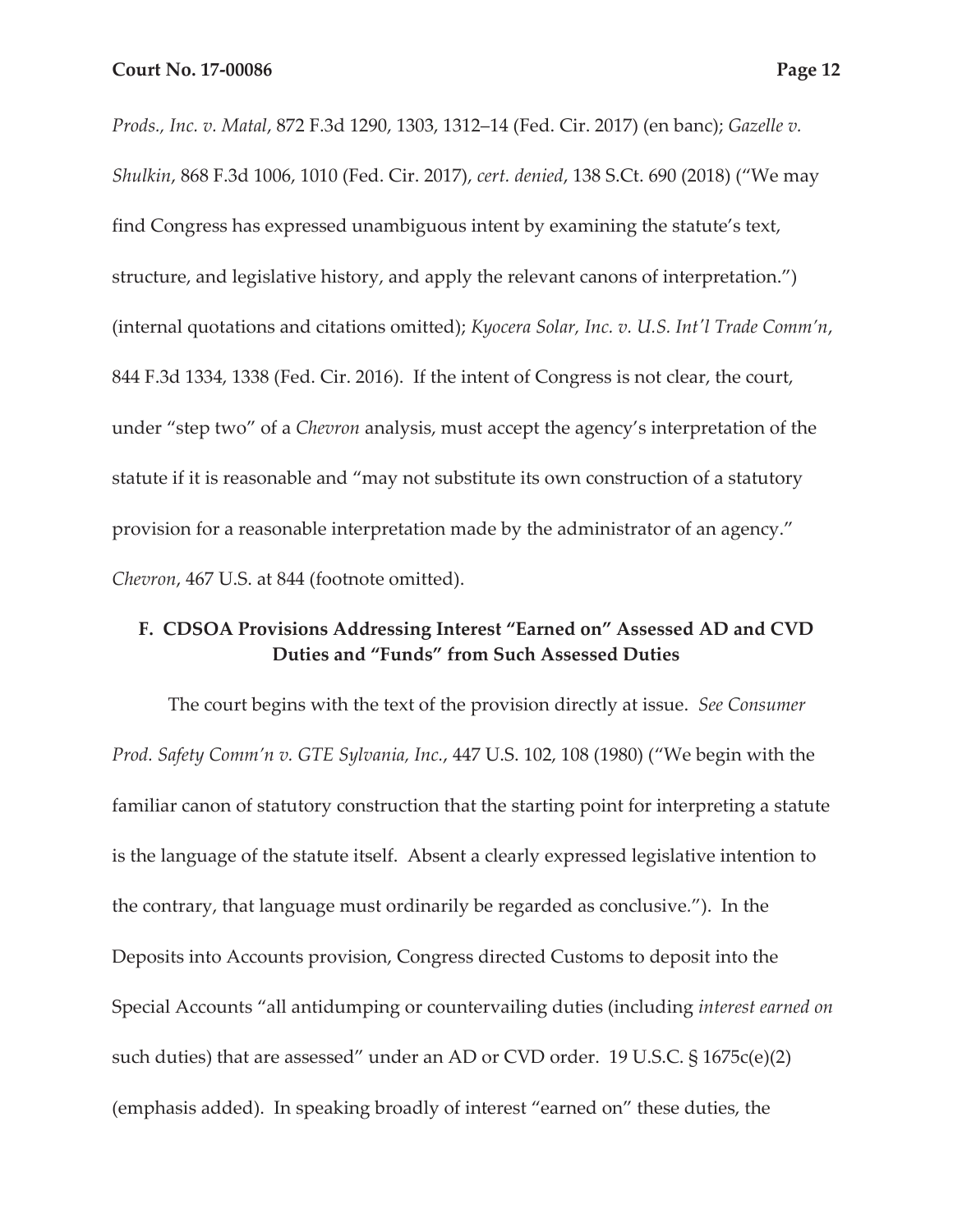provision addresses *whether* interest is earned on the duties and does not distinguish as to *when* interest is earned. In that respect, the plain meaning of the phrase "interest earned on such duties," at first blush, does not favor the agency's interpretation.7 Nevertheless, the provision is not free of ambiguity. Understanding the meaning of the words "interest earned on such duties" requires consideration of other provisions of the Tariff Act, which govern how antidumping and countervailing duties earn interest for the government. Congress must be presumed to have been aware, also, that upon liquidation, Customs combines underpaid duties, taxes, fees, and accrued interest to calculate a single amount that is owed by the importer of record on the entry as a whole. *See* 19 U.S.C. § 1505(b), (c). Thus, once all duties, taxes, fees, and interest owed upon an entry for consumption are "liquidated," i.e., reduced to a single sum to which certain aspects of finality have attached, the individual amounts of the various duties, taxes, fees, and interest might be seen as having lost their individual character as a result of the liquidation process. Under that reasoning, Congress could have

<sup>7</sup> Defendants argue that the words "are assessed" as used in 19 U.S.C. § 1675c(e)(2) limit the scope of the provision to interest that is "assessed" at liquidation, not interest that accrues thereafter. Defs.' Resp. to Pls.' Mot. for J. on the Agency R. and for Recons. 16–19 (Aug. 9, 2021), ECF No. 88. The court disagrees. The wording does not support defendants' interpretation: "The Commissioner shall deposit into the special accounts, all antidumping or countervailing *duties* (including interest earned on such duties) that *are assessed* . . . ." 19 U.S.C. § 1675c(e)(2) (emphasis added). The subject of the sentence containing the predicate "are assessed" is the plural term "duties," not the singular term "interest." An interpretation that accords with plain meaning should not dispense with agreement between subject and verb.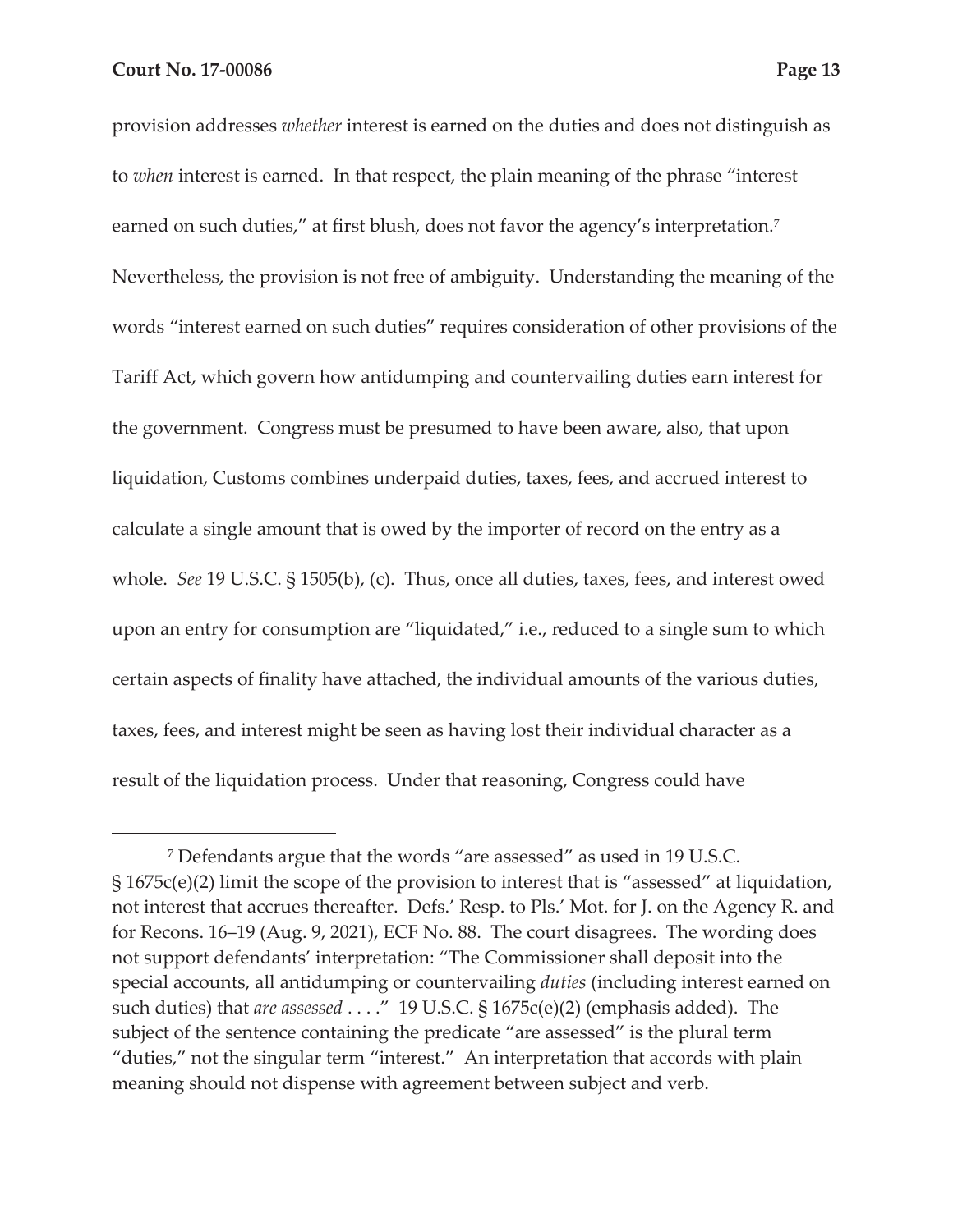considered the interest accruing on an entry after liquidation to be accruing on the entry as a whole and not on those individual amounts.

One other provision of the CDSOA, the "Distribution of Funds" provision, also mentions interest "earned." This provision does not resolve the ambiguity surrounding the issue of whether interest accruing on delinquent amounts after the liquidation process is completed is interest that is "earned" within the intended meaning of the CDSOA. The first sentence of the Distribution of Funds provision reads as follows:

DISTRIBUTION OF FUNDS.—The Commissioner shall distribute all funds (including *all interest earned on* the funds) from assessed duties received in the preceding fiscal year to affected domestic producers based on the certifications described in paragraph (2).

*Id*. § 1675c(d)(3) (emphasis added). While it is plausible to interpret the phrase "all interest earned on the *funds*" to refer only to interest earned on the Special Accounts (of which interest, Customs concluded, there could be none), as opposed to interest earned on underpaid duties, this is not the only possible interpretation. *Id.* (emphasis added). In the same provision, Congress referred to "funds . . . *from assessed duties* received in the preceding fiscal year." *Id*. (emphasis added). Also, Congress used the term "funds *in* a special account" in referring to what is to be distributed to ADPs, *id*. § 1675c(e)(3) (emphasis added), suggesting that the word "funds" refers to what is in a Special Account as opposed to the Special Account itself. When read in conjunction with the Deposits into Accounts provision, the Distribution of Funds provision is reasonably interpreted to address the distribution of the duties, and the interest earned thereon,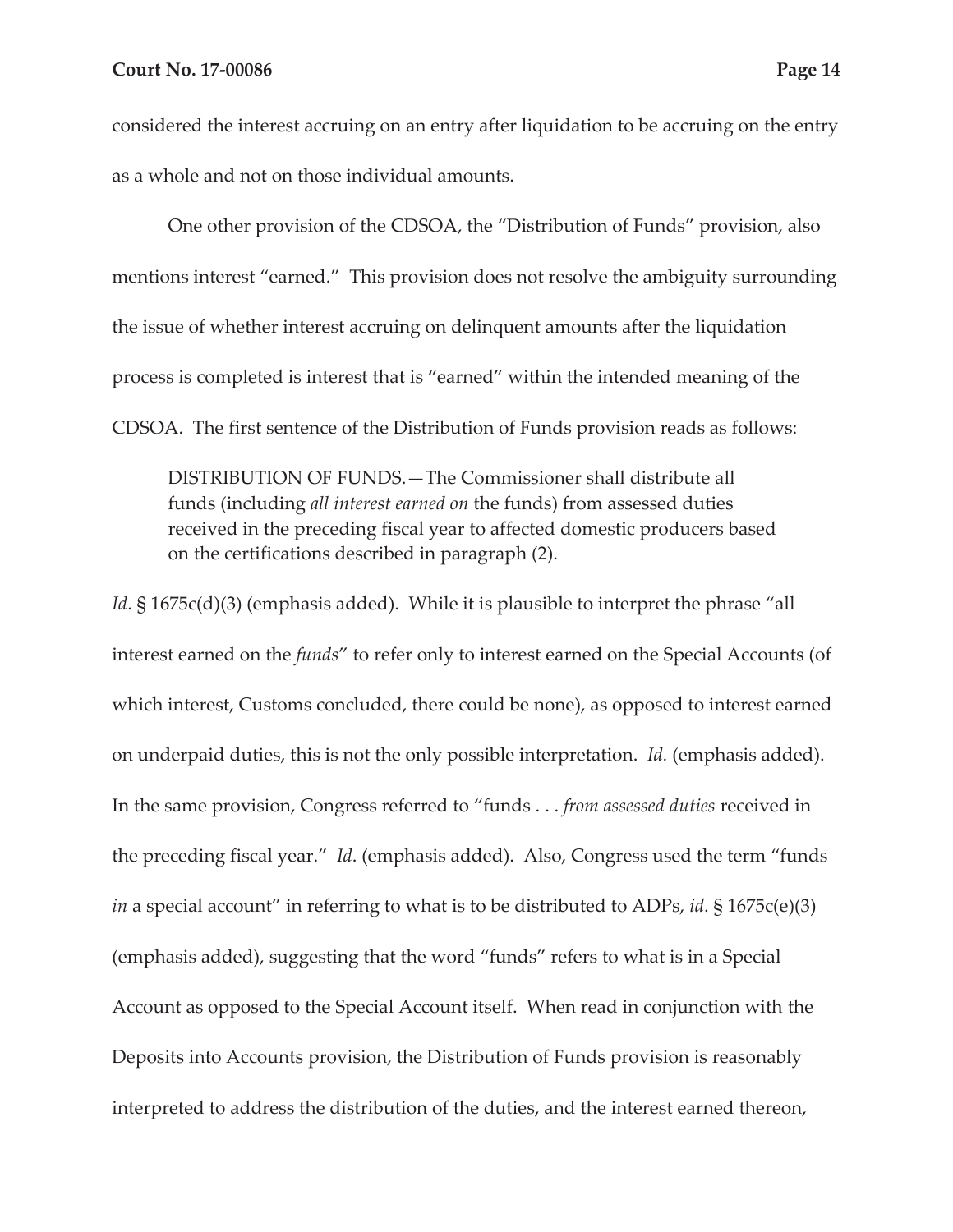that are deposited into the Special Accounts according to the Deposits into Accounts provision.

In summary, the Deposits into Accounts and Distribution of Funds provisions indicate congressional intent that Customs would: (1) deposit into the Special Accounts assessed antidumping and countervailing duties, *id*. § 1675c(e); (2) deposit also into the Special Accounts "interest," *id*. § 1675c(e)(2), i.e., "all interest," *id*. § 1675c(d)(3), earned on such "funds" or "duties"; and (3) distribute to ADPs all funds from assessed duties, together with all interest earned thereon, received in the preceding fiscal year, *id*. Although the CDSOA sets forth in some detail the procedures for distribution of "continued dumping and subsidy offsets," neither the Deposits into Accounts provision nor the Distribution of Funds provision defines precisely what is meant by the use of the term "interest earned on such duties" or the term "all interest earned on the funds," respectively. Therefore, the court looks beyond the CDSOA to other Tariff Act provisions that affect how antidumping and countervailing duties earn interest for the government for an indication of what Congress may have meant in using the term "interest earned."

# **G. Tariff Act Provisions on the Government's Earning of Interest on Countervailing and Antidumping Duties**

The Trade Agreements Act of 1979 (the "TAA") amended the Tariff Act to provide that underpayments on deposited antidumping and countervailing duties would earn interest for the government and that overpayments would earn interest for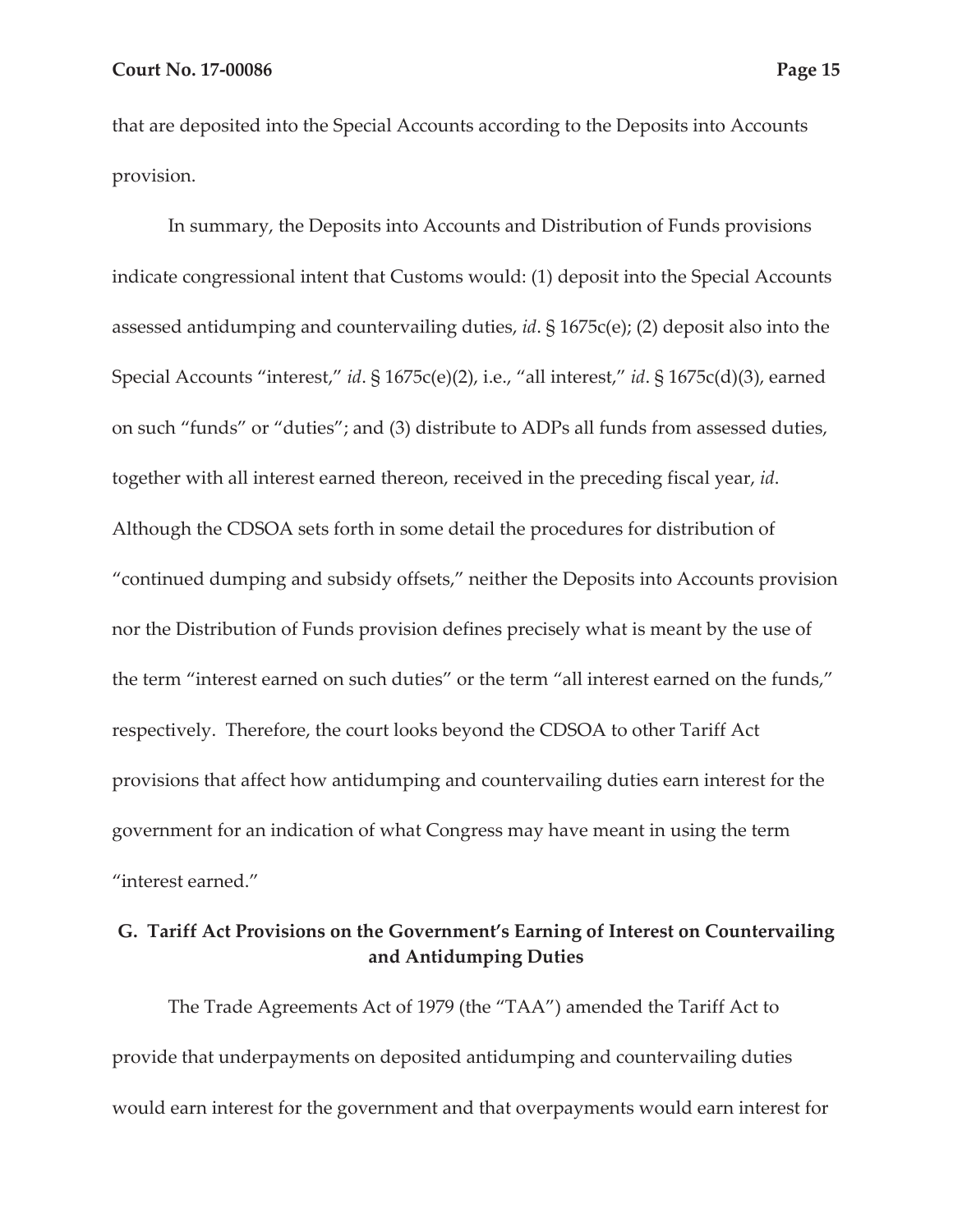the importer. Pub. L. No. 96-39, 93 Stat. 144, 188–89. In its current form and in the form in which it relates to this litigation, Section 778(a) of the Tariff Act provides that "[i]nterest shall be payable on overpayments and underpayments of amounts deposited on merchandise entered, or withdrawn from warehouse, for consumption on and after . . . the date of publication of a countervailing or antidumping duty order under this subtitle  $\dots$ ."<sup>8</sup> 19 U.S.C. § 1677g(a). The current requirement to deposit estimated countervailing and antidumping duties during the entry process appeared in related provisions of the TAA.9

9 The related provisions in the TAA provided for cash deposits of estimated antidumping and countervailing duties, in procedures parallel to those of Section 505 of the Tariff Act, 19 U.S.C. § 1505, as in effect at the time for ordinary ("normal") customs duties. The Tariff Act of 1930 provides for the deposit of estimated countervailing duties (in an amount determined by the International Trade Administration, Department of Commerce, not Customs) in section 706(a)(3), which requires, following publication of a countervailing duty order, "the deposit of estimated countervailing duties pending liquidation of entries of merchandise *at the same time as estimated normal customs duties on that merchandise are deposited*." 19 U.S.C. § 1671e(a)(3) (emphasis added). A nearly identical provision, Section 736(a)(3) of the Tariff Act, requires, following publication of an antidumping duty order, "the deposit of estimated antidumping duties pending liquidation of entries of merchandise at the same time as estimated normal customs duties on that merchandise are deposited." *Id.* § 1673e(a)(3).

<sup>8</sup> As originally enacted, the Trade Agreements Act of 1979 (the "TAA") made the interest provision applicable on and after the date of notice of an affirmative injury/threat determination by the U.S. International Trade Commission. Pub. L. No. 96-39, 93 Stat. 144, 188–89. Congress amended the provision in the Trade and Tariff Act of 1984 to provide that the interest would be payable on and after the date of publication of a countervailing duty or antidumping duty order. Pub. L. No. 98-573, 98 Stat. 2948, 3039.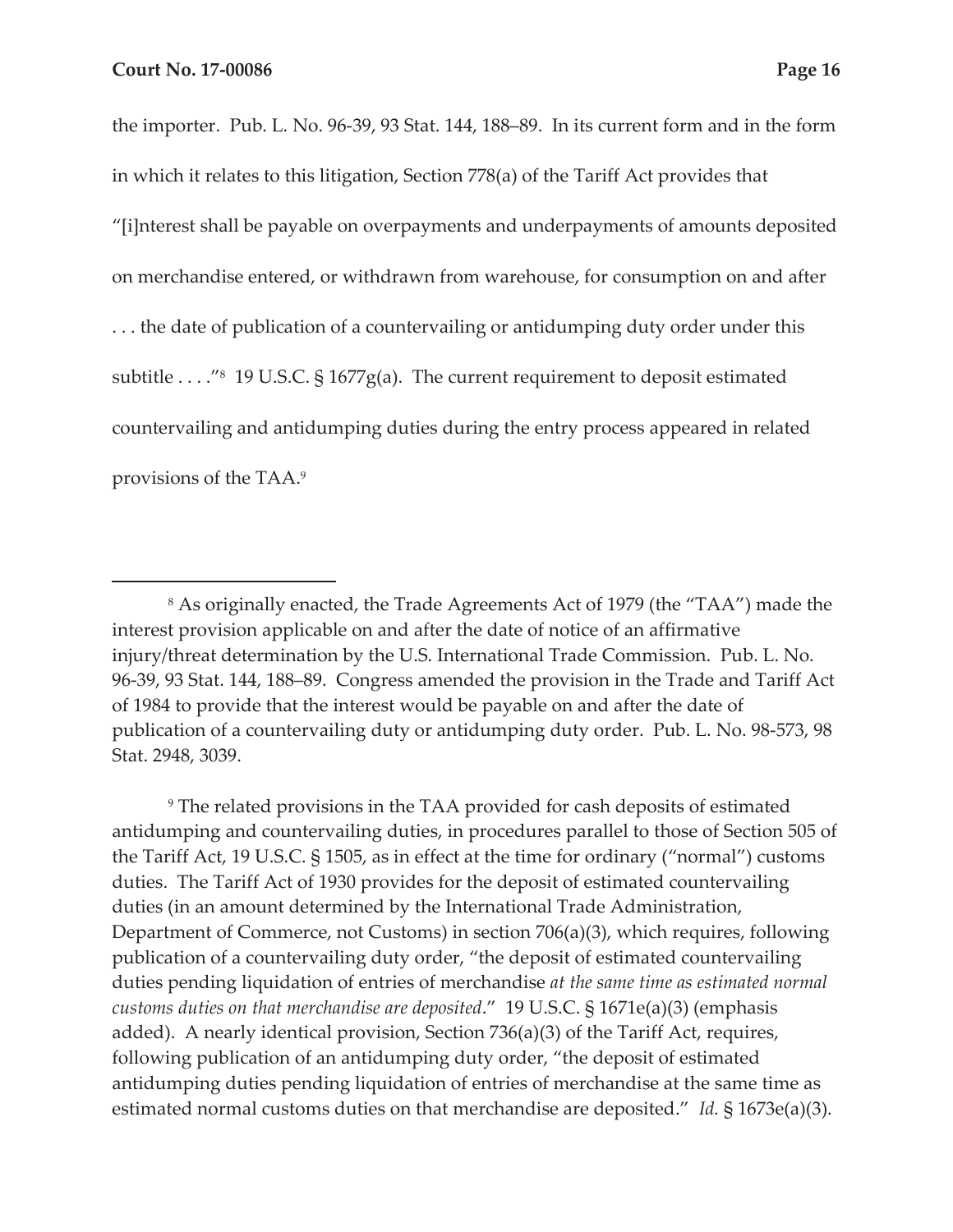At the time of the 1979 amendment, the Tariff Act, while requiring (in Section 505(a) thereof) the deposit of estimated duties "at the time of making entry," did not provide for the assessment of interest, at the time of liquidation, on overpayments or underpayments of estimated ordinary ("normal") customs duties. 19 U.S.C. § 1505 (1976). Nor did the Tariff Act, at that time, provide for interest on late payment of additional duties that Customs billed to the importer after the completion of the liquidation process. Under the 1979 amendment, therefore, the interest described in Section 778(a), 19 U.S.C. § 1677g(a), began accruing when the estimated antidumping or countervailing duties were required to be deposited, and it stopped accruing upon liquidation of the entry. Customs implemented the CDSOA so as to deposit this "liquidated" interest and include it in the annual distributions to the ADPs.

The authority for the "delinquency" interest plaintiffs seek in this litigation was added to the Tariff Act five years after the TAA. In the Trade and Tariff Act of 1984, Congress amended Section 505 of the Tariff Act to add a new subsection (then subsection (c)), which provided for "delinquency interest" on late payments of amounts Customs determined in the liquidation process to be owing. The new subsection read as follows:

Duties determined to be due upon liquidation or reliquidation shall be due 15 days after the date of that liquidation or reliquidation, and unless payment of the duties is received by the appropriate customs officer within 30 days after that date, shall be considered delinquent and bear interest from the 15th day after the date of liquidation or reliquidation at a rate determined by the Secretary of the Treasury.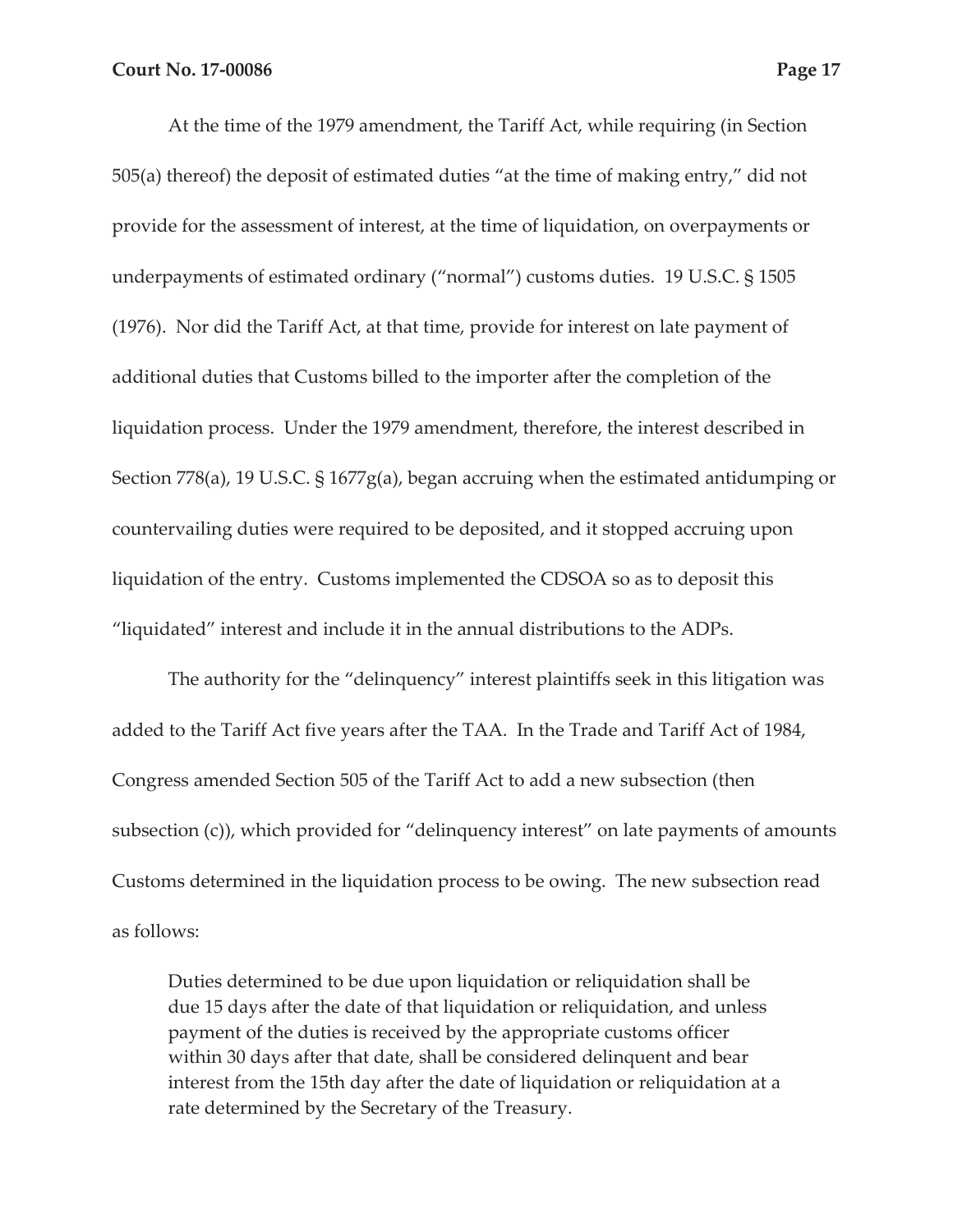Pub. L. No. 98-573, 98 Stat. 2948, 2977 (1984). By regulation, the Treasury Secretary provided that underpayments would be charged interest at the interest rate set semiannually according to 26 U.S.C. § 6621 and compounded daily in accordance with 26 U.S.C. § 6622. *Calculation of Interest on Overdue Accounts and Refunds*, 50 Fed. Reg. 21,832 (Custom Servs. May 29, 1985).

In the North American Free Trade Agreement Implementation Act ("NAFTA Implementation Act"), Congress amended Section 505 of the Tariff Act to provide for the accrual to the government of interest on underpayments of ordinary ("normal") customs duties (as well as the accrual of interest to the importer of record of interest on any excess monies deposited). Pub. L. No. 103-182, 107 Stat. 2057, 2205 (1993). Subsection (a) of that section requires the importer of record to deposit with Customs "at the time of entry or such later time as the Secretary may prescribe by regulation (but not later than 12 working days after entry or release) the amount of duties and fees estimated to be payable on such merchandise." 19 U.S.C. § 1505(a). Subsection (b) of the amended Section 505 directs Customs to collect "any increased or additional duties and fees due, together with interest thereon . . . as determined on a liquidation or reliquidation." *Id*. § 1505(b). "Duties, fees, and interest determined to be due upon liquidation or reliquidation are due 30 days after issuance of the bill for such payment." *Id.* In subsection (c) of Section 505 as amended by the NAFTA Implementation Act,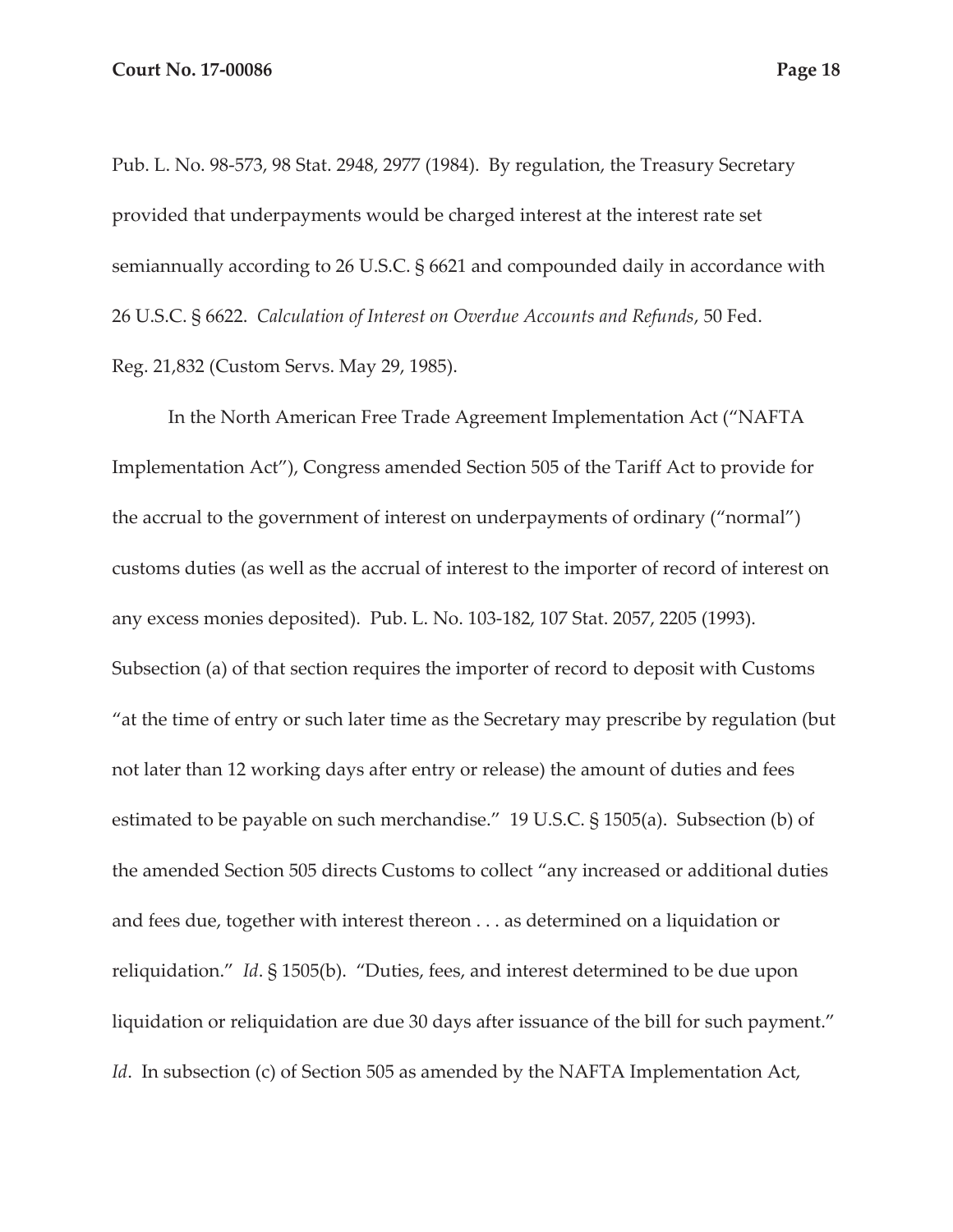Congress specified the timing of the accrual of the interest the government earns from any underpayment of the deposit of estimated duties and fees required under subsection (a) of that section. According to the provision, "[i]nterest assessed due to an underpayment of duties, fees, or interest shall accrue, at a rate determined by the Secretary, from the date the importer of record is required to deposit estimated duties, fees, and interest to the date of liquidation or reliquidation of the applicable entry or reconciliation." *Id.* § 1505(c).

In the new Section 505(d), Congress retained the delinquency provision in more detailed form, providing that "[i]f duties, fees, and interest determined to be due or refunded are not paid in full within the 30-day period specified in subsection (b) [which begins with the issuance of the bill by Customs], any unpaid balance shall be considered delinquent and bear interest by 30-day periods, at a rate determined by the Secretary, from the date of liquidation or reliquidation until the full balance is paid." *Id*. § 1505(d). The provision adds that "[n]o interest shall accrue during the 30-day period in which payment is actually made."10 *Id*.

<sup>&</sup>lt;sup>10</sup> It appears that the amended delinquency provision conformed the statute to the implementing regulations for the then-existing provision. *See Calculation of Interest on Overdue Accounts and Refunds*, 50 Fed. Reg. 21,832 (Customs Serv. May 29, 1985).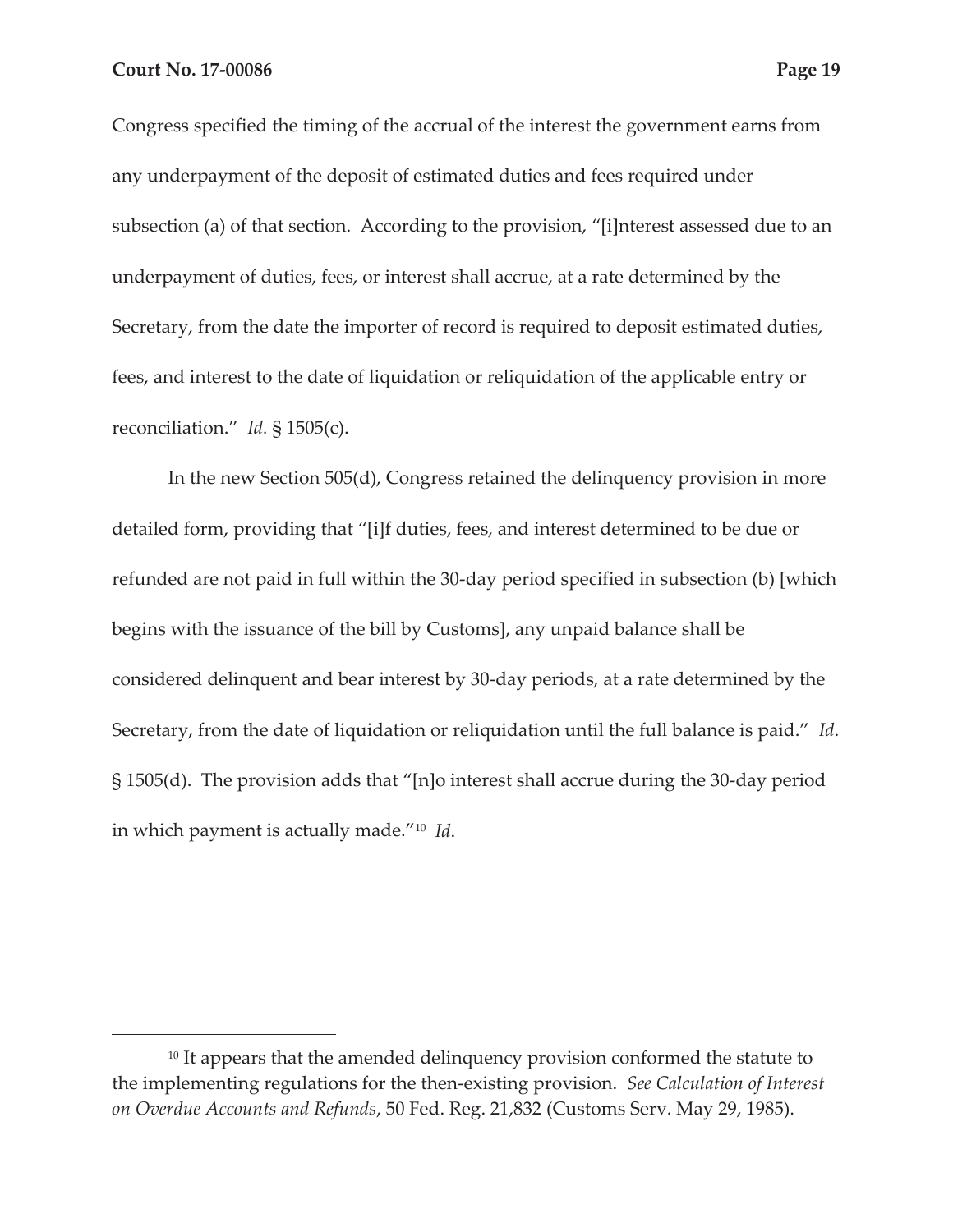# **H. The Agency's Interpretation of the Interest Provisions in the CDSOA Is Reasonable**

The history of the interest provisions in Section 778(a) of the Tariff Act, 19 U.S.C. § 1677g, and Section 505(d) of the Tariff Act, 19 U.S.C. § 1505(d), and the effect of the liquidation process cause the court to conclude that the agency's interpretation was reasonable.

As the court explained above, the statutory history indicates that Section 778(a) interest accrues from the date of required deposit to the date of liquidation, and not beyond that date, and that when Congress provided for Section 778(a) interest in 1979, the Tariff Act did not provide for delinquency interest, which Congress created five years later. Section 778(a) interest, unlike Section 505(d) interest, is unique to antidumping and countervailing duties. Interest on antidumping and countervailing duties accruing from the time of the required deposit to the liquidation of the entry and assessed at liquidation unambiguously can be described as interest earned *on* those duties. But the same cannot be said for interest that begins to accrue on the total amount owing on an already-liquidated entry. The concept of "liquidation" under the Tariff Act reinforces this conclusion.

Liquidation is the procedural step during which the amount the importer of record owes on the entry is "fixed," i.e., becomes final for most purposes under the Tariff Act. *See* 19 U.S.C. §§ 1500, 1514. Although the Tariff Act provides for certain exceptions to this finality, *see*, *e.g*., *id*. §§ 1501 (reliquidation), 1592 (entry by means of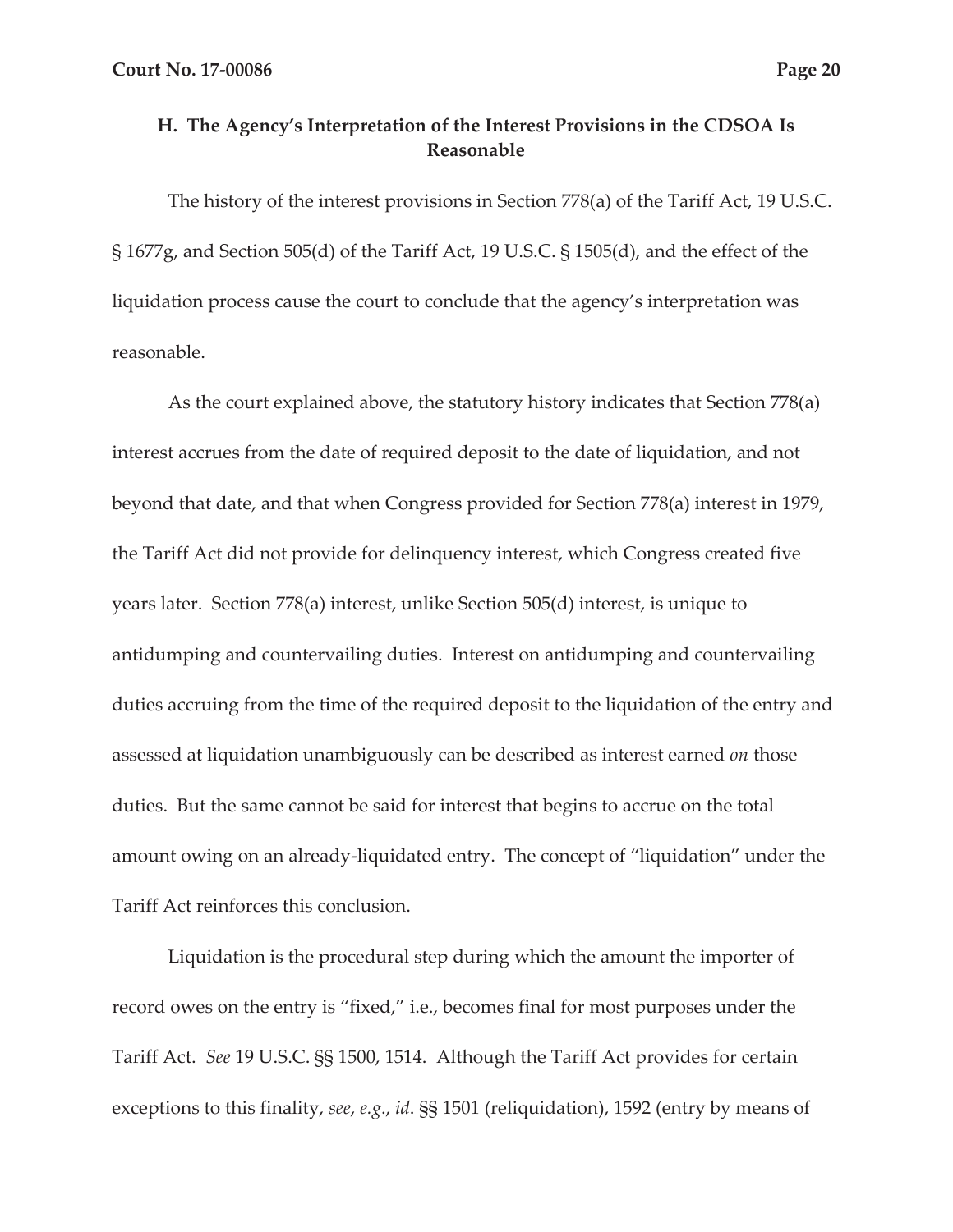fraud, gross negligence, or negligence), the basic principle is that the individual amounts of duties and fees (including the amount of antidumping or countervailing duties, together with any interest required to be assessed by 19 U.S.C. § 1677g) are "fixed," i.e., ascertained, combined into a single sum, and billed to the importer of record.11 While the specific amount of interest "earned on" underpaid antidumping and countervailing duties under Section 778(a) is "fixed" at the time of liquidation, no interest, and no portion of the interest, accruing under Section 505(d) can be described in this way. In light of this intricate statutory structure, the interest assessed under Section 505(d) reasonably may be viewed as interest owing on a combined, "liquidated" amount for the entry rather than interest "earned on" antidumping or countervailing duties *per se*. Therefore, it was reasonable for Customs to interpret the CDSOA as requiring the deposit and distribution of only that interest on antidumping and countervailing duties that was assessed at liquidation of the entry.

Plaintiffs argue that the words "all interest" as used in the Distribution of Funds provision are unambiguous and must be interpreted to include delinquency interest. Pls.' Br. 21–23. ("Because the statute covers 'all interest,' and because delinquency

<sup>&</sup>lt;sup>11</sup> Antidumping and countervailing duties, like ordinary duties, for most purposes are fixed at the time of liquidation of the entry. For example, the Tariff Act provides that judicial challenges brought under 19 U.S.C. § 1516a to the individual amount of antidumping or countervailing duties owing, as determined by the International Trade Administration, U.S. Department of Commerce, may no longer be brought after the entry is liquidated. *See* 19 U.S.C. § 1516a(e).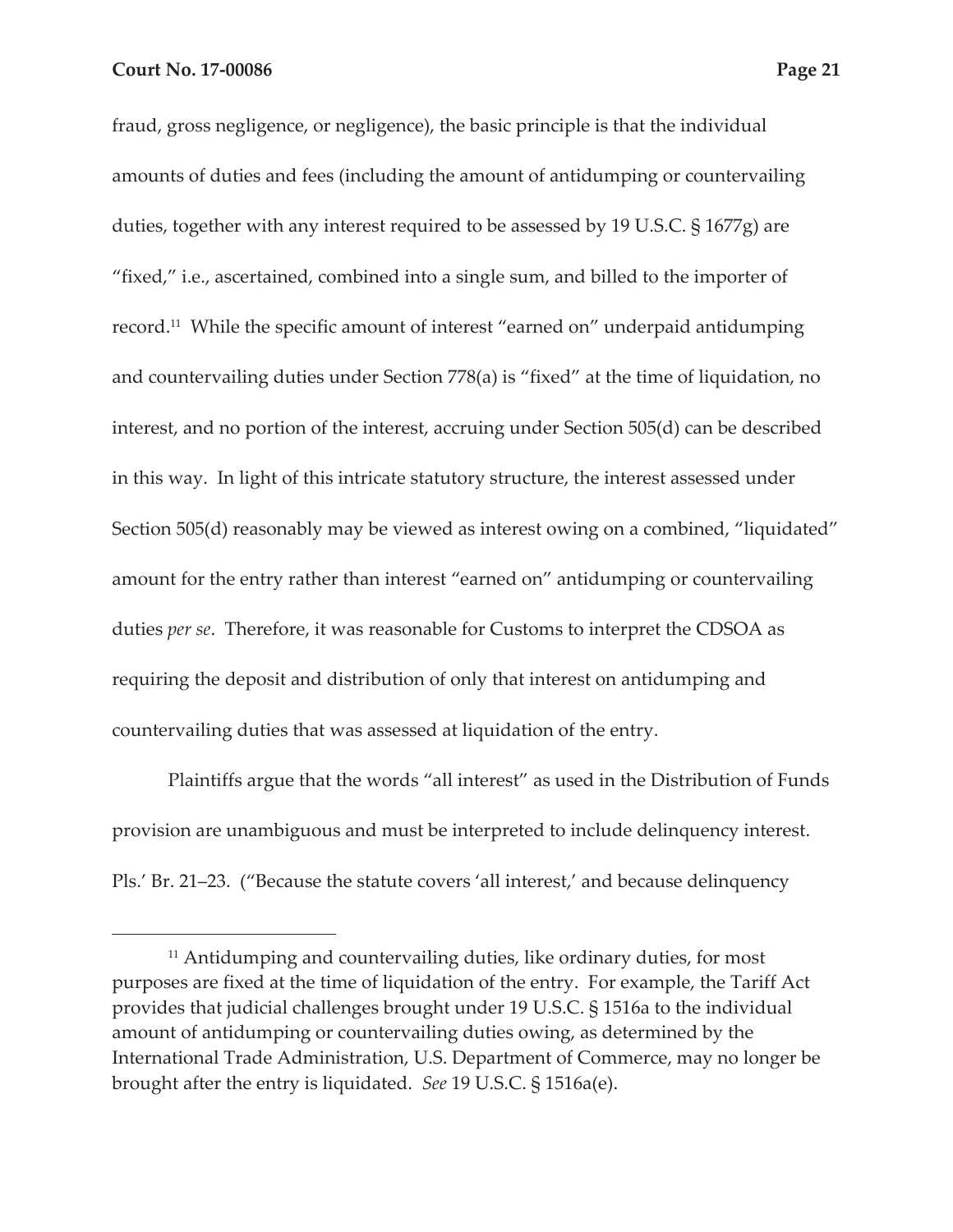interest is obviously a type of interest, the statute unambiguously requires CBP to deposit delinquency interest in the special accounts and then distribute it to ADPs.").

The court disagrees that the statute is unambiguous on the question of whether interest under Section 505(d) must be deposited and distributed. Contrary to the arguments the plaintiffs advance, the ambiguity stems not from the words "interest" or "all interest" but from the phrase "interest *earned on*," which appears in both the Deposits into Accounts and Distribution of Funds provisions. The interest Congress had in mind must have been "earned on" assessed antidumping or countervailing duties, 19 U.S.C. § 1675c(e)(2), or earned on the "funds . . . from assessed duties," *id*. § 1675c(d)(3). For the reasons the court has discussed, interest earned on a delinquent payment of an already-liquidated entry can be viewed as having been earned on the single, liquidated sum that is in arrears. As a result of the liquidation, this sum is a procedural step removed from the interest accruing under the only statutory provision, 19 U.S.C. § 1677g, that Congress directed specifically to interest earned on antidumping and countervailing duties.

Plaintiffs also argue that CBP's reading of the CDSOA is not entitled to deference in that it "hinges on giving the preamble *dispositive weight . . .* , but regulatory preambles are not entitled to deference." Pls.' Br. 34. The court is unpersuaded by this argument as well. Section 159.64(e) of the regulation states, in relevant part: "statutory interest charged on antidumping and countervailing duties at liquidation will be transferred to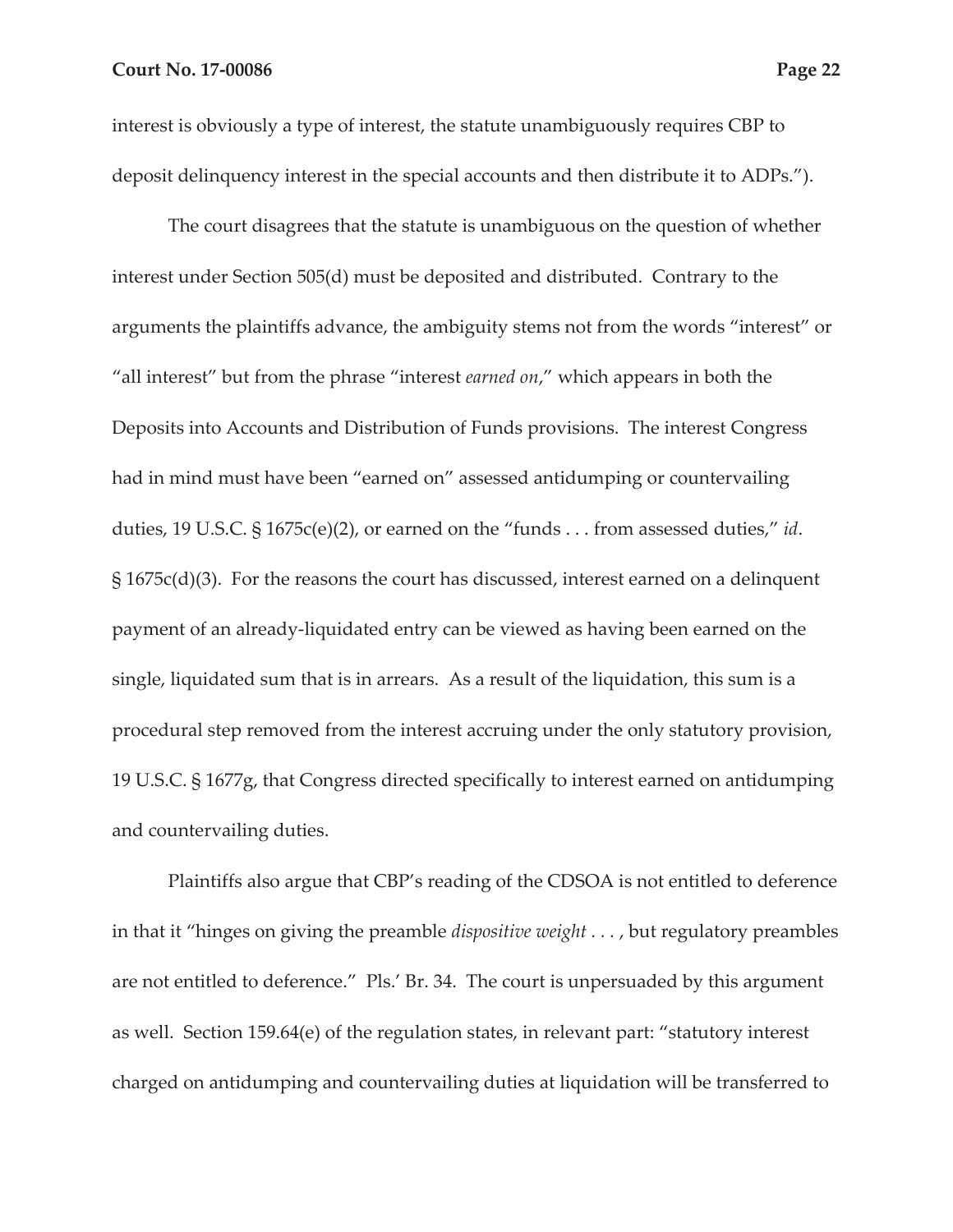the Special Account, when collected from the importer." 19 C.F.R. § 159.64(e). As this court previously noted, this regulation connotes that any other type of interest (i.e., delinquency interest) will not be placed into the special accounts, and the preamble to the regulation clarifies that only interest assessed at liquidation will be deposited. *American Drew I*, 450 F. Supp. 3d at 1385. The fact that the preamble provides clarity to CBP's regulation is not a ground upon which the court may refuse to accept CBP's reasonable interpretation of the CDSOA.

#### **III. CONCLUSION**

Due to the ambiguity inherent in the words "earned on," the court concludes that it must analyze the CDSOA according to step two of the analysis required by *Chevron*. Even were the court to conclude that plaintiffs' interpretation of the statutory provisions is the more reasonable one (and it does not so conclude), still it would be required to accept the agency's interpretation if that interpretation also is reasonable. *See Chevron*, 467 U.S. at 843. Customs is the agency Congress "entrusted" to administer not only the CDSOA but also the other provisions of the Tariff Act, i.e., the "statutory scheme," defining how interest is earned on antidumping and countervailing duties. *Id.* (footnote omitted).

The court concludes that Customs reasonably interpreted the CDSOA as requiring deposit into the Special Accounts only the interest on countervailing and antidumping duties accruing from the time of required deposit to liquidation of the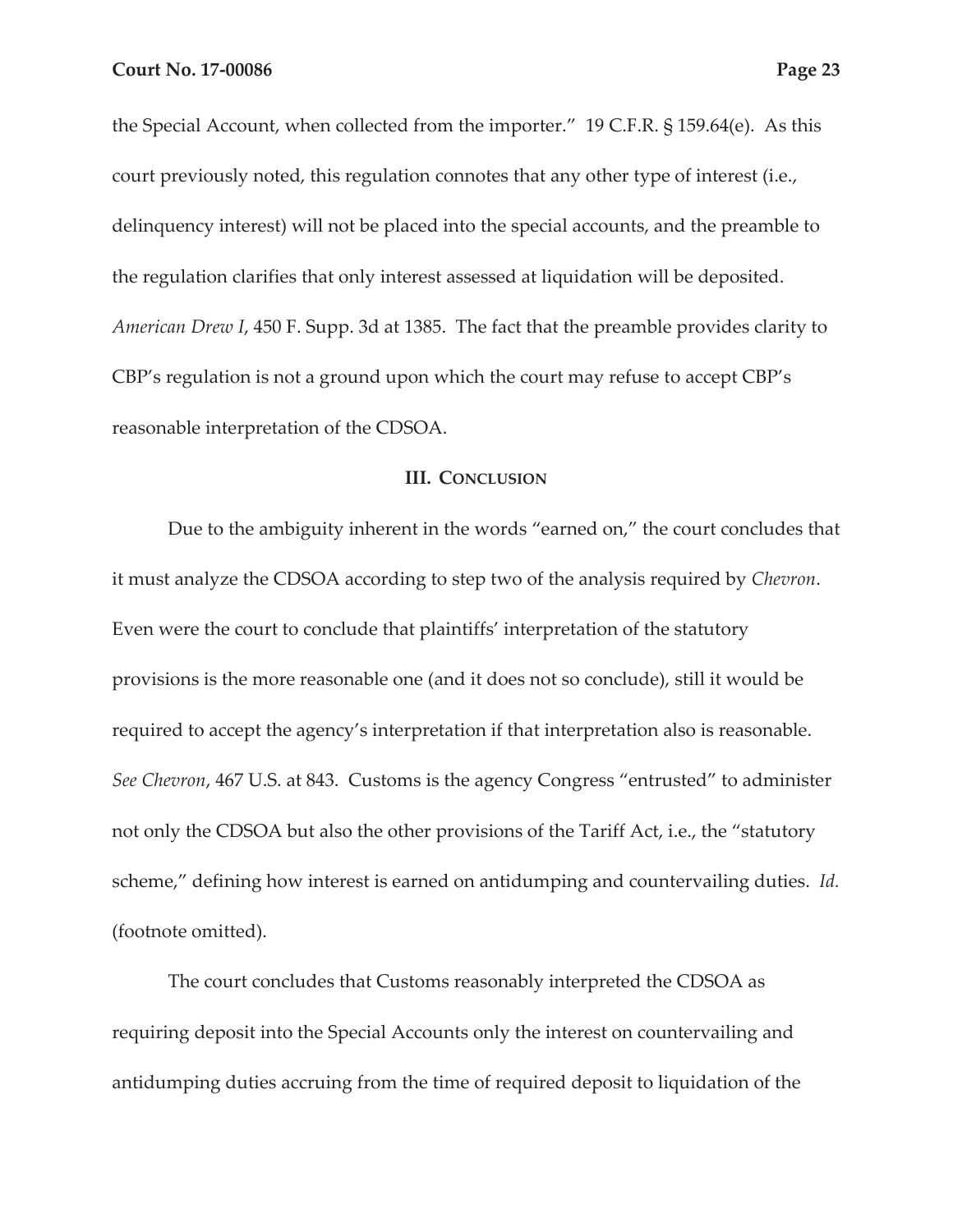entries. The Tariff Act establishes a direct connection between interest accruing under Section 778(a), 19 U.S.C. § 1677g, and the specific type of duties upon which it accrues and according to which it is determined upon liquidation. Under statutory language susceptible to more than one interpretation, it was reasonable for Customs to conclude that Congress specifically contemplated only this type of "interest" on "assessed" duties when enacting the CDSOA.

As the court also has discussed, the history and structure of the relevant Tariff Act provisions reveals that Section 778(a) interest, which is the only type of interest specific to antidumping and countervailing duties, stops accruing at liquidation. In contrast, Section 505(d) interest, which is not determined at liquidation, accrues on the amount Customs bills to an importer of record that is not paid (by the importer of record or its surety) within the 30-day period provided for in Section 505(c) of the Tariff Act. The components in the total sum consisting of underpaid antidumping or countervailing duties and the Section 778(a) interest thereon were assessed and billed to the importer, together with all other amounts owing, as a result of liquidation. Under the statutory scheme, considered on the whole, it was reasonable for Customs to view those components as having lost their individual character as a result of the liquidation process. Consistent with the interpretation Customs adopted, interest "earned on" on the antidumping and countervailing duties can be viewed as interest determined at